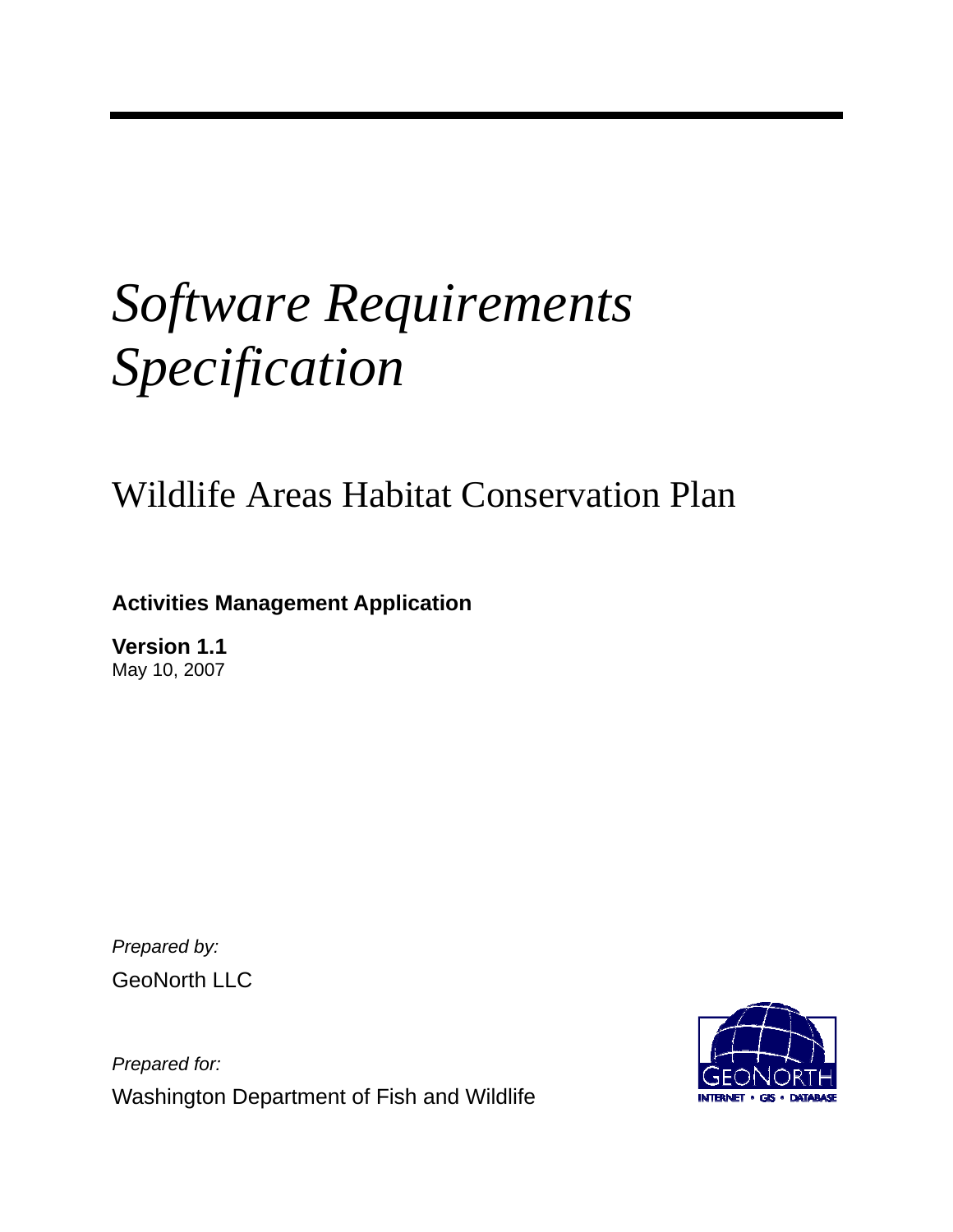# **Document Revision History**

| <b>Version</b> | <b>Date</b> | <b>Description</b>                    |
|----------------|-------------|---------------------------------------|
| 1.0            | 4/05/07     | Document Template Created.            |
| 1.0.1          | 4/10/07     | <b>First Draft Development</b>        |
| 1.0.2          | 4/10/07     | Internal Draft Review Work            |
| 1.0.3          | 4/11/07     | <b>WADFW Initial Review</b>           |
| 1.0.4          | 4/13/07     | <b>Preliminary Draft SRS</b>          |
| 1.0.5          | 5/1/07      | Draft SRS                             |
| 1.0.6          | 5/3/07      | Associate/Link Updates                |
| 1.0.7          | 5/4/07      | Review with WADFW and Database Update |
| 1.0.8          | 5/10/07     | <b>WADFW Final Draft SRS Review</b>   |
| 1.1            | 5/10/07     | <b>Final SRS Document</b>             |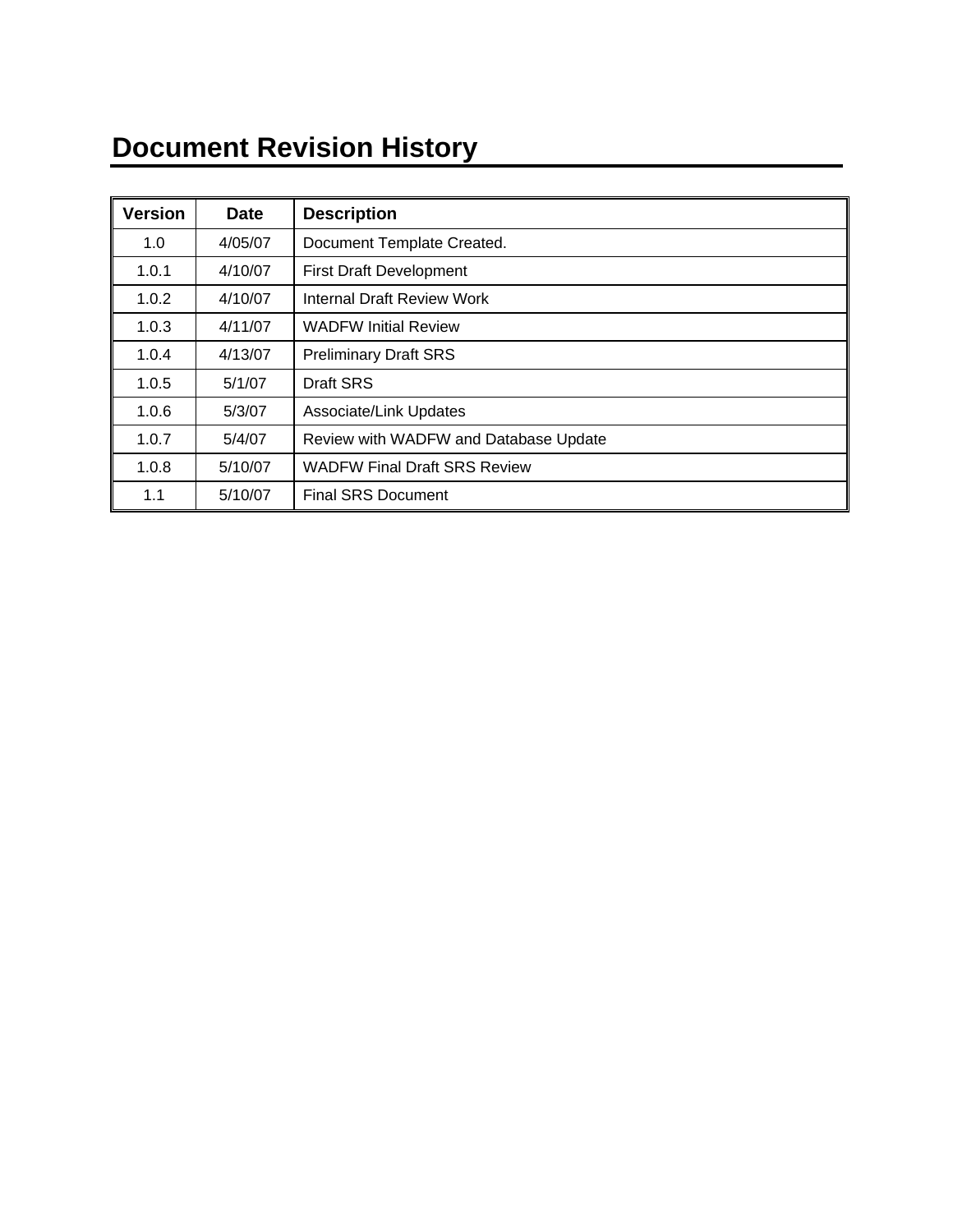# **Table of Contents**

| $\mathbf{1}$ . |             |  |
|----------------|-------------|--|
|                | 1.1.        |  |
|                | 1.2.        |  |
| 2.             |             |  |
|                | 2.1.        |  |
|                | 2.2.        |  |
|                | 2.3.        |  |
|                | 24          |  |
|                | 2.5.        |  |
|                | 26          |  |
|                | 2.7.        |  |
|                | 2.8.        |  |
| 3.             |             |  |
|                | 3.1.        |  |
| $\mathbf{4}$ . |             |  |
|                | 4.1.        |  |
|                | 4.2.        |  |
|                | 4.3.        |  |
|                | 4.4.        |  |
|                | 4.5.        |  |
|                | 4.6.        |  |
|                | 4.7.        |  |
| 5              |             |  |
|                | 5.1.        |  |
|                | 5.2.        |  |
|                | Appendix A: |  |
|                | Appendix B: |  |
|                | Appendix C: |  |
|                | Appendix D: |  |
|                | Appendix E: |  |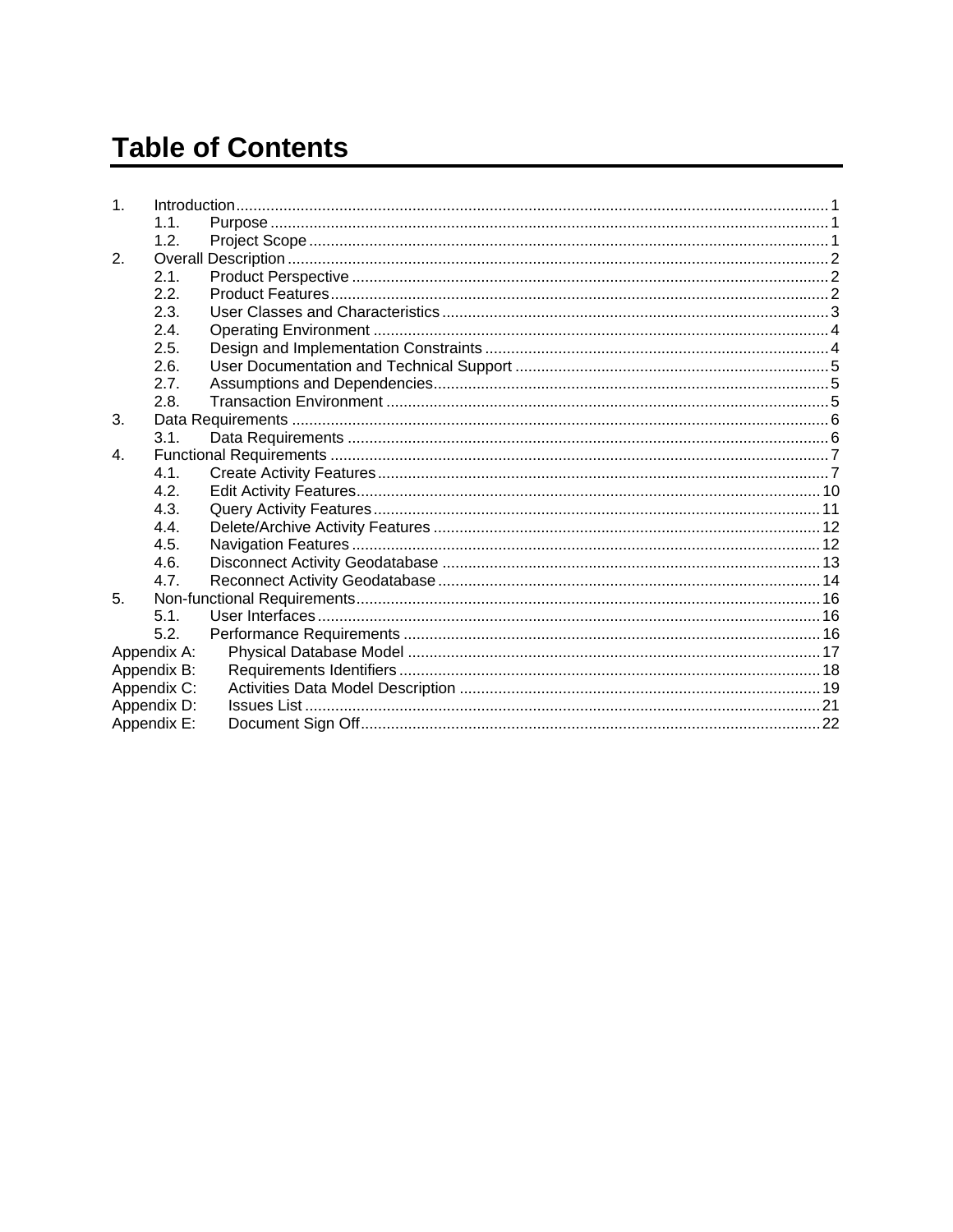# **1. Introduction**

### 1.1. Purpose

This Software Requirements Specification (SRS) describes the functional and nonfunctional requirements for Release 1.0 of the Habitat Conservation Plan's (HCP) Activities Management Application. Members of the project team that will implement and verify correct functioning of the system will use this document as a guide. Unless otherwise noted all requirements specified here are Mandatory and committed for Release 1.0.

# 1.2. Project Scope

As part of the Habitat Conservation Plan development, this phase of the project activity focuses on the development and implementation of an activities management application. This application is needed by the WDFW to insure consistent collection and management of activity information associated with the HCP process. The application will utilize a standardized database schema and an easy to use interface for the collection of habitat activity data. This project represents the first phase of a series of applications and databases designed to interact with the HCP database model.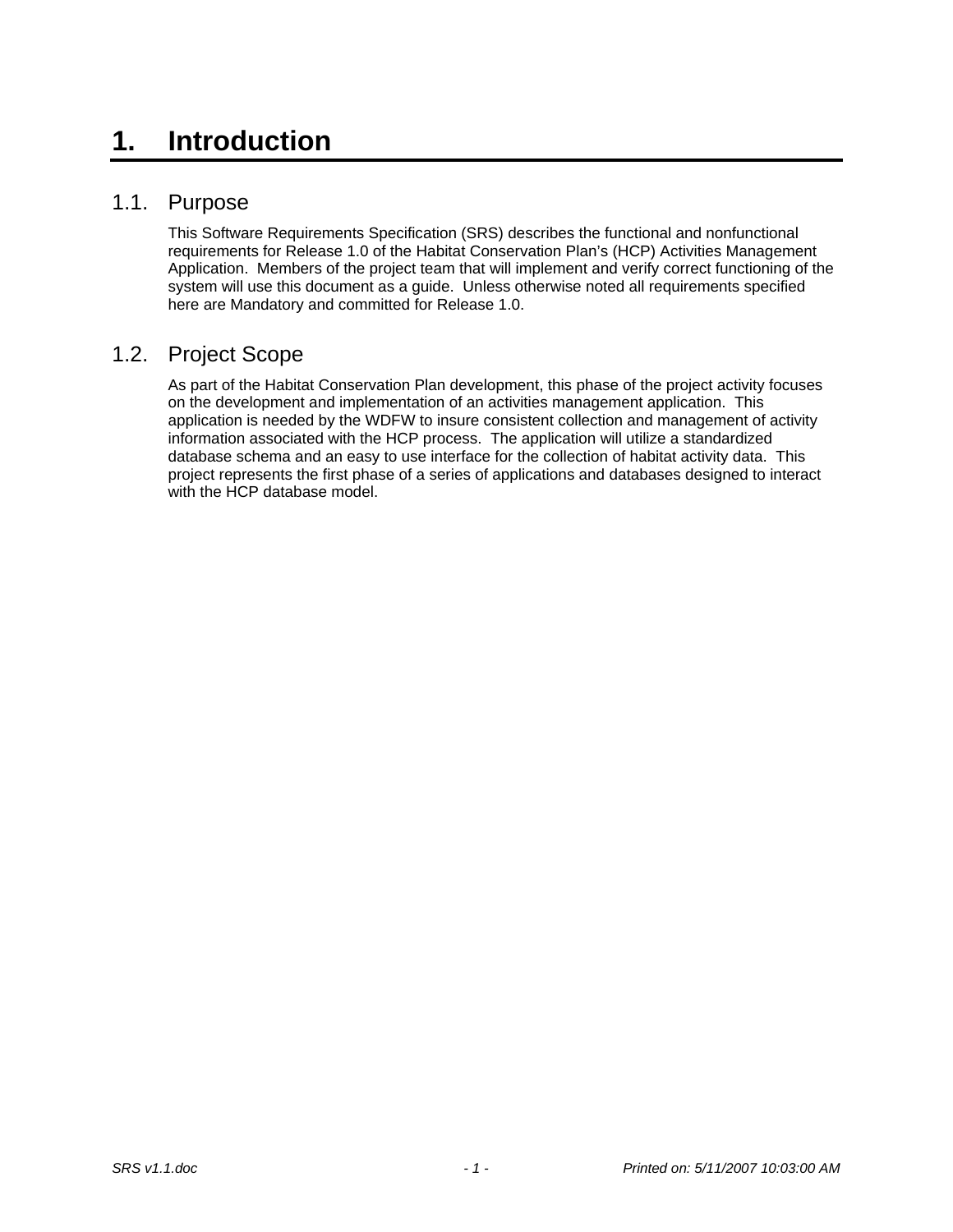# **2. Overall Description**

### 2.1. Product Perspective

The product developed will provide additional functionality working within the ArcMap environment allowing the user to query, create, edit, import and attribute Activity features.

The product will simplify and standardize the data management and maintenance associated with Activities. The goal is to provide a system where necessary information can be easily captured for use in future HCP related analysis.

### 2.2. Product Features

The main tasks the system will perform are to:

- Standardize the collection of Activities in a single enterprise database (Mandatory)
- Allow the easy collection of the Activities data (Mandatory)
- **Help standardize data collection, management, and data entry (Mandatory)**
- **E** Create, Modify, Import, Delete Activity features (Mandatory)
- **E** Create New Activity Classes (Mandatory)
- **Compatible with Activities Database Model (Mandatory)**
- **Standardize projection system (Mandatory)**
- **Minimal attribution by user Auto Populating Data (Mandatory)**
- **Feature class editing Point, Line, Polygon (Mandatory)**
- Associate Activity features with other Activity features (Mandatory)
- **Track events (Mandatory)**
- **Easy navigation for the User (Mandatory)**
- Define Associated Activities without mapping (unmapped activities) (Mandatory)
- **Report if activity records are complete (Mandatory)**
- **Disconnected editing environment Data export processes (Mandatory)**
- User Auditing at Feature Level Attribute level and historical Geodatabase tables (Highly Desirable)
- **Search functionality Attribute, Location (Highly Desirable)**
- **Analysis done by WDFW regions (Highly Desirable)**
- **Lookup tables for easy data entry (Highly Desirable)**
- **Export to Excel spreadsheets (Highly Desirable)**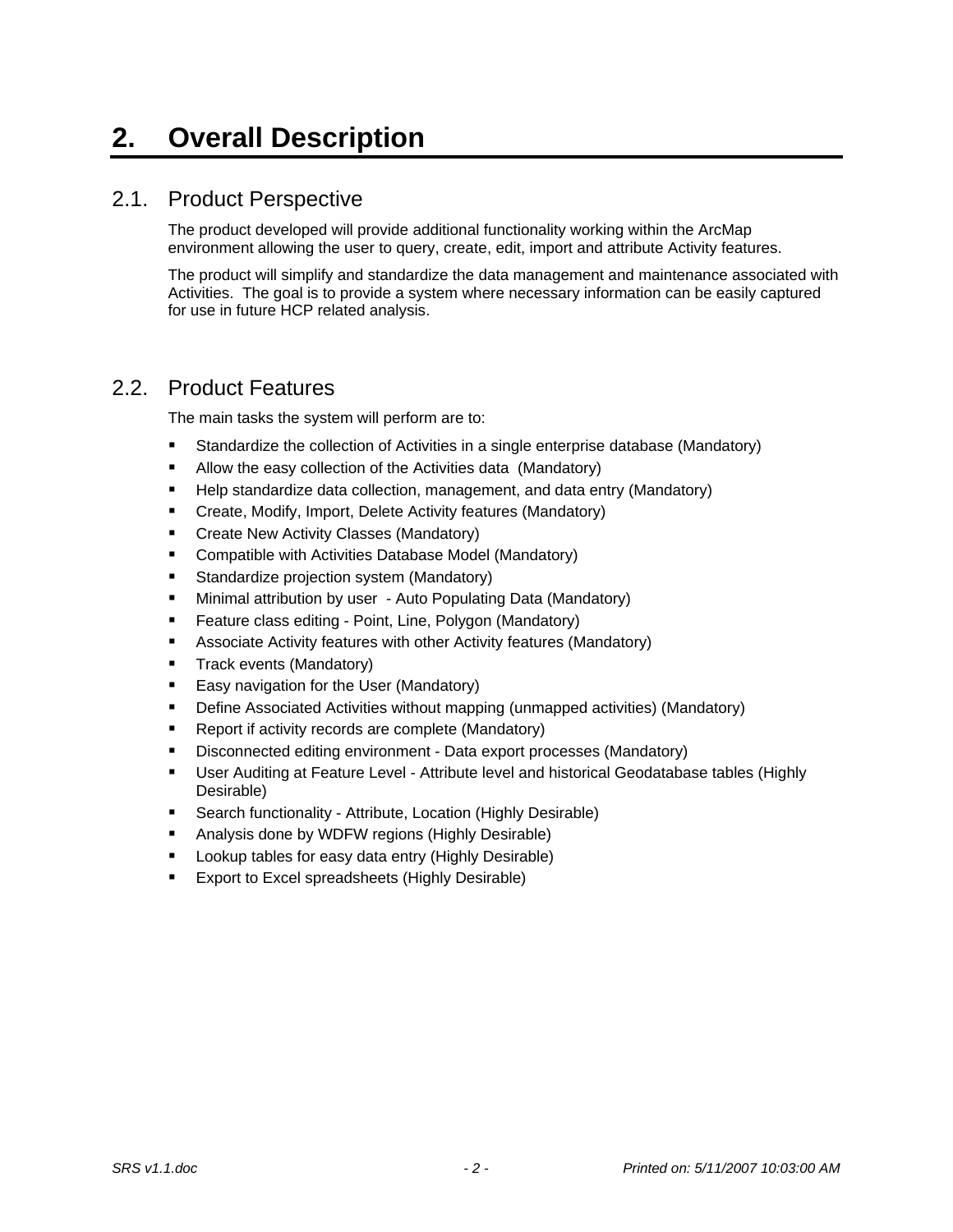| <b>User Class</b>     | <b>Characteristics</b>                                                                                                                                                                                                                                                  |
|-----------------------|-------------------------------------------------------------------------------------------------------------------------------------------------------------------------------------------------------------------------------------------------------------------------|
| GIS novices (favored) | This category of users is the most prominent in the Regions<br>based on the interview results. The HCP Activities Management<br>Application will need to consider the limited GIS training and<br>experience of these users.                                            |
| GIS professionals     | Although the application will be mainly designed for the GIS<br>novices, it will also need to allow the GIS professionals in these<br>Regions to utilize their knowledge and GIS skills without being<br>constrained by the HCP Activities Application functionalities. |

# 2.3. User Classes and Characteristics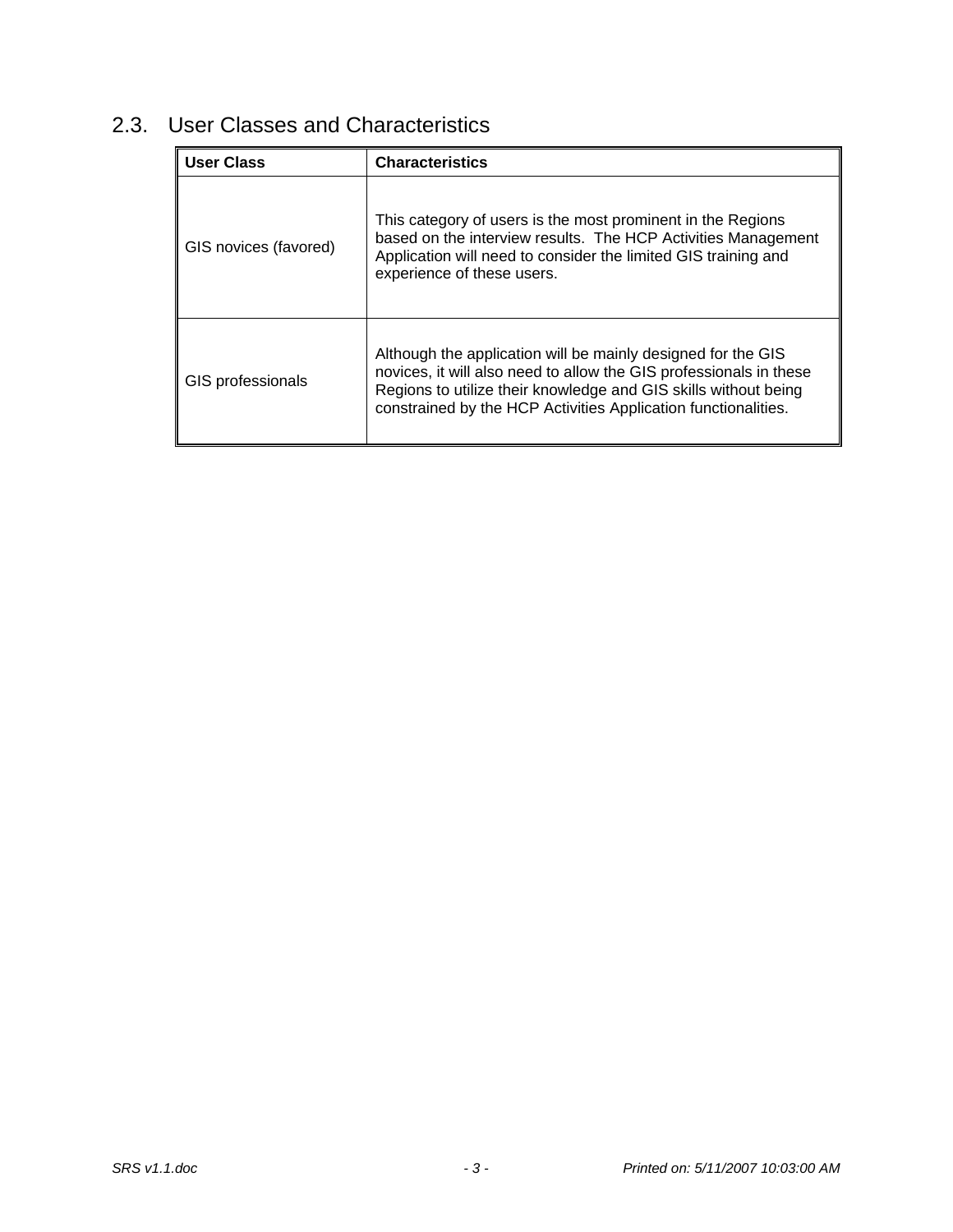# 2.4. Operating Environment

- OE-1 The software application developed shall reside on the DFW desktop computers of the application's primary users.
- OE-2 The system input data shall reside in the DFW SQL (SQL Server) database environment and in a detached user (ACCESS) database environment.
- OE-3 The system shall operate within and be compatible with the DFW network environment.
- OE-4 The system shall be compatible with the current DFW minimum desktop configuration hardware and software standards, as defined below:

| Environment                         | <b>Standards</b>                 |
|-------------------------------------|----------------------------------|
| Desktop Operating System:           | Microsoft Windows 2000 SP4 or XP |
| <b>Directory Services:</b>          | LDAP                             |
| GIS:                                | ArcGIS 9.2                       |
| <b>GIS License:</b>                 | ArcView or Better ArcGIS Editor  |
| <b>Disconnected Database Types:</b> | Personal (MS Access)             |
| Email:                              | Groupwise (Outlook soon)         |
| <b>Office Applications:</b>         | Microsoft Office (2000)          |
| ArcSDE:                             | ArcSDE 9.1 (ArcSDE 9.2 soon)     |
| <b>SQL Server Version</b>           | 2000 (Migrating to 2005 soon)    |

# 2.5. Design and Implementation Constraints

- CO-1 The system shall be developed in ArcGIS 9.2 and available as an extension on the DFW network.
- CO-2 The system shall be developed using VB.NET for .NET 2.0 framework with Windows user interfaces.
- CO- 3 Application development will adhere to the model-view-controller architectural pattern. This pattern serves to separate data (model) and user interface (view) concerns, so that changes to the user interface do not affect the data handling, and that the data can be reorganized without changing the user interface. Adhereing to the model-view-controller pattern will decouple data access and business logic from data presentation and user interaction, by introducing an intermediate component: the controller.
- CO- 4 Variables will be created using camel case (creating compound words or phrases in which the words are joined without spaces and are capitalized within the compound with the first letter of the variable lowercase).
- CO- 5 Variables referencing ArcObjects com classes, interfaces, or objects will not be abbreviated and will be dimensioned using a camel case naming convention. Do not use pointers such as m\_p or g\_p as a prefix to ArcObjects classes/interfaces.
- CO- 6 Do not use prefixes to variables such as int, str, lng, etc.
- CO-7 In-line documentation for coding, flow chart and/or diagram what each module does, who did it and when it was done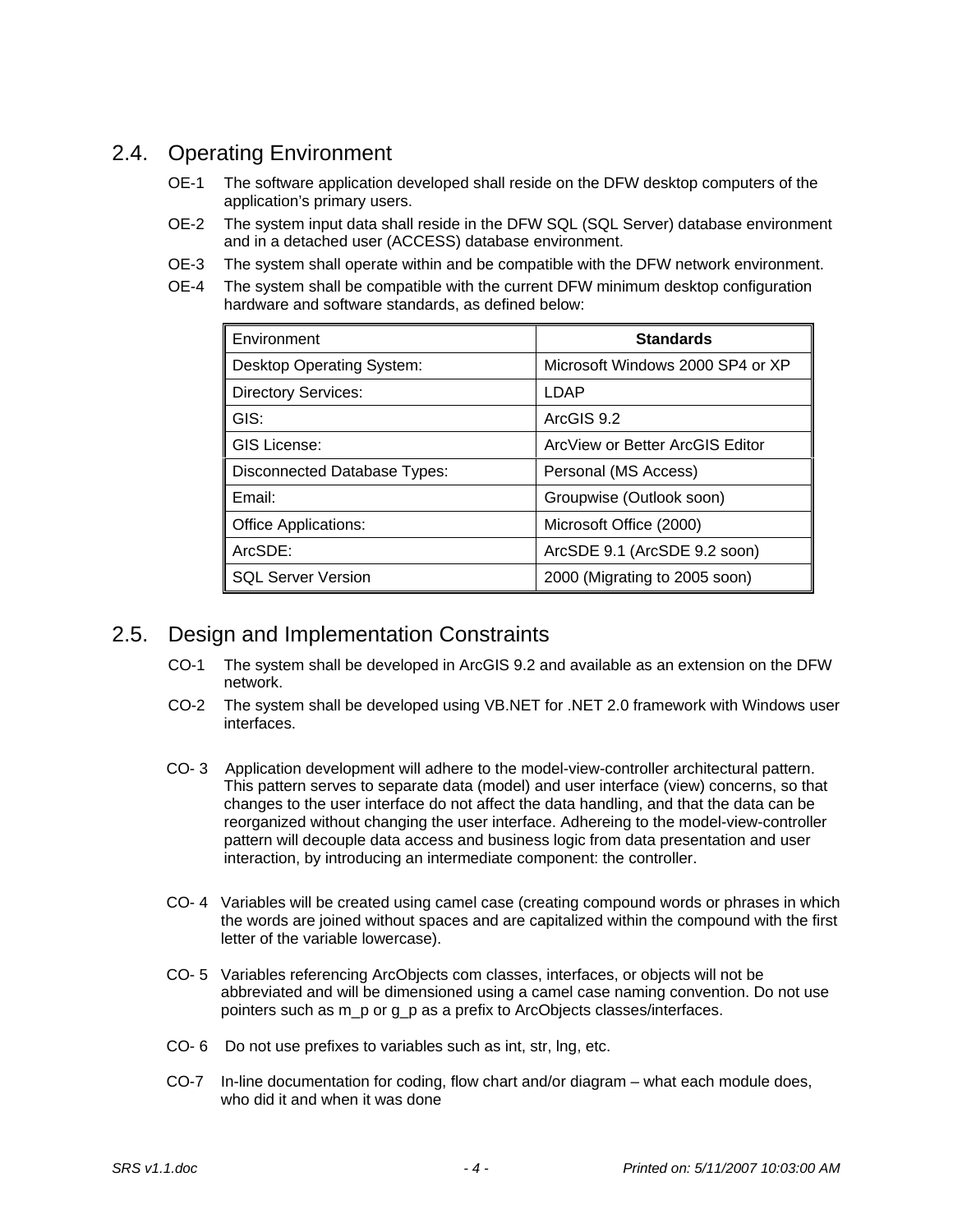- CO-8 Methods, procedures and functions will be sufficiently commented to support maintenance programmers with easily understanding the logic and purpose of the routines.
- CO- 9 Once delivered, code will to be managed through WDFW's CVS repository

# 2.6. User Documentation and Technical Support

- UD-1 The user documentation (Help and Tutorial) shall be available as a separate electronic document (PDF) which can be opened from within the system.
- UD- 2 The user documentation will use screen captures of application interfaces to illustrate methods and procedures.

### 2.7. Assumptions and Dependencies

- AD-1 The Department of Fish and Wildlife shall provide leadership and support to successfully implement the HCP Activities Management Tool in the department.
- AD-2 The users of the HCP Activities Management Tool shall have basic knowledge/training of ArcGIS and its editing functions (spatial and tabular edits).
- AD-3 Administrative tools for managing lookup tables will be provided (Based on budget approval).
- AD-4 The initial application will allow users to only archive (not delete) records.
- AD-5 The application will be developed to accommodate 3 Event types (O&M, Recreation, and E&R) for 3 feature types resulting in 9 Activity feature classes.

### 2.8. Transaction Environment

- TE-1 The application will directly work with SQL server for tabular data transactions.
- TE-2 The application will directly work with ArcSDE for Spatial Data transactions.
- TE-3 The application will work in any ArcSDE versioning environment. Users will be required to use the appropriate SDE connection to be within the database's configured transactional environment.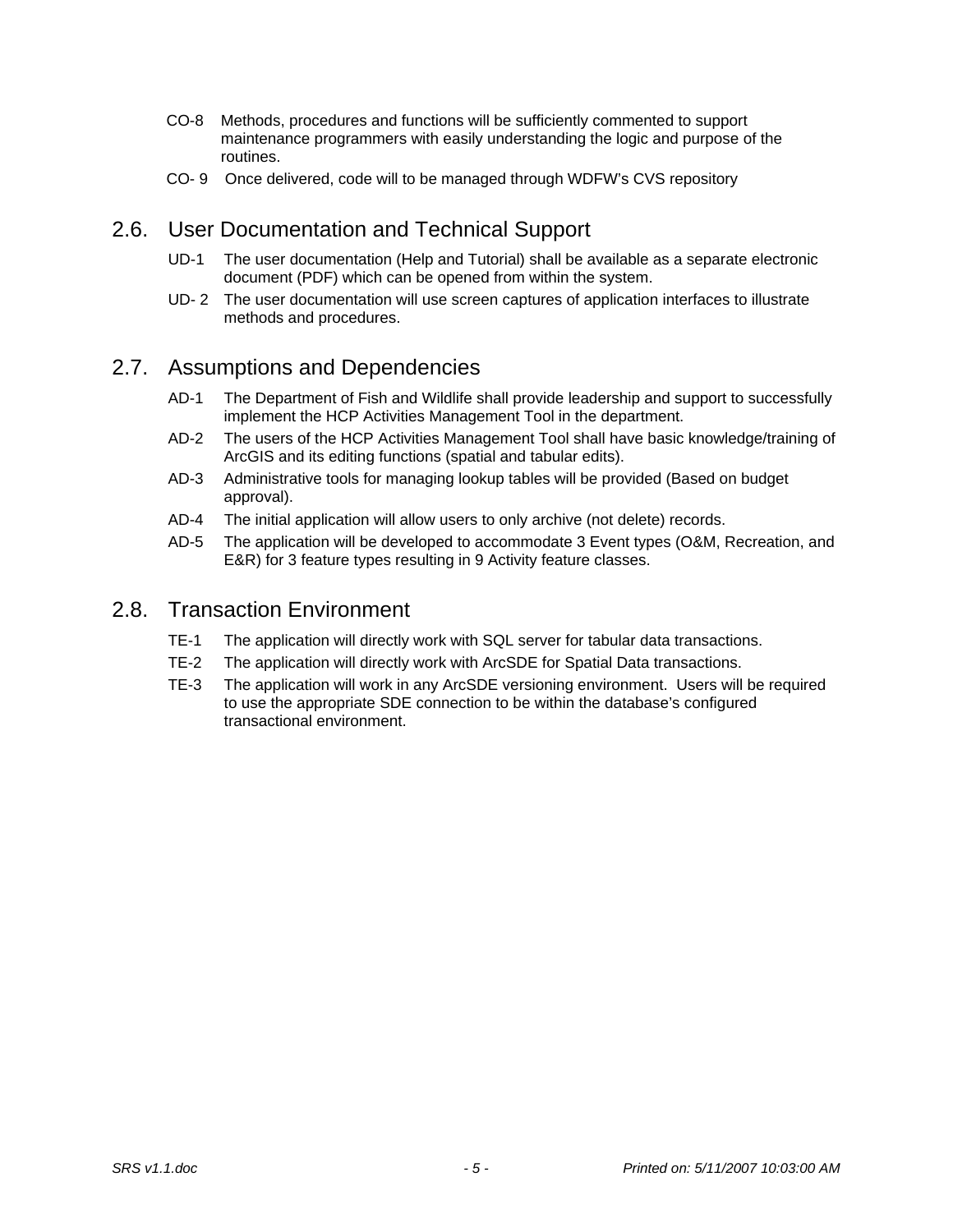# **3. Data Requirements**

### 3.1. Data Requirements

- DR-1 The system shall use corporate data located on SQLUSR1 (database) as the default data source location, unless specified otherwise by the user.
- DR-2 The user or system administrator shall be responsible for managing data in lookup tables in the Activities Record Database.
- DR-3 The database shall be stored in a SQL Server environment.
- DR-4 The application must work with the database model specified in Appendix A.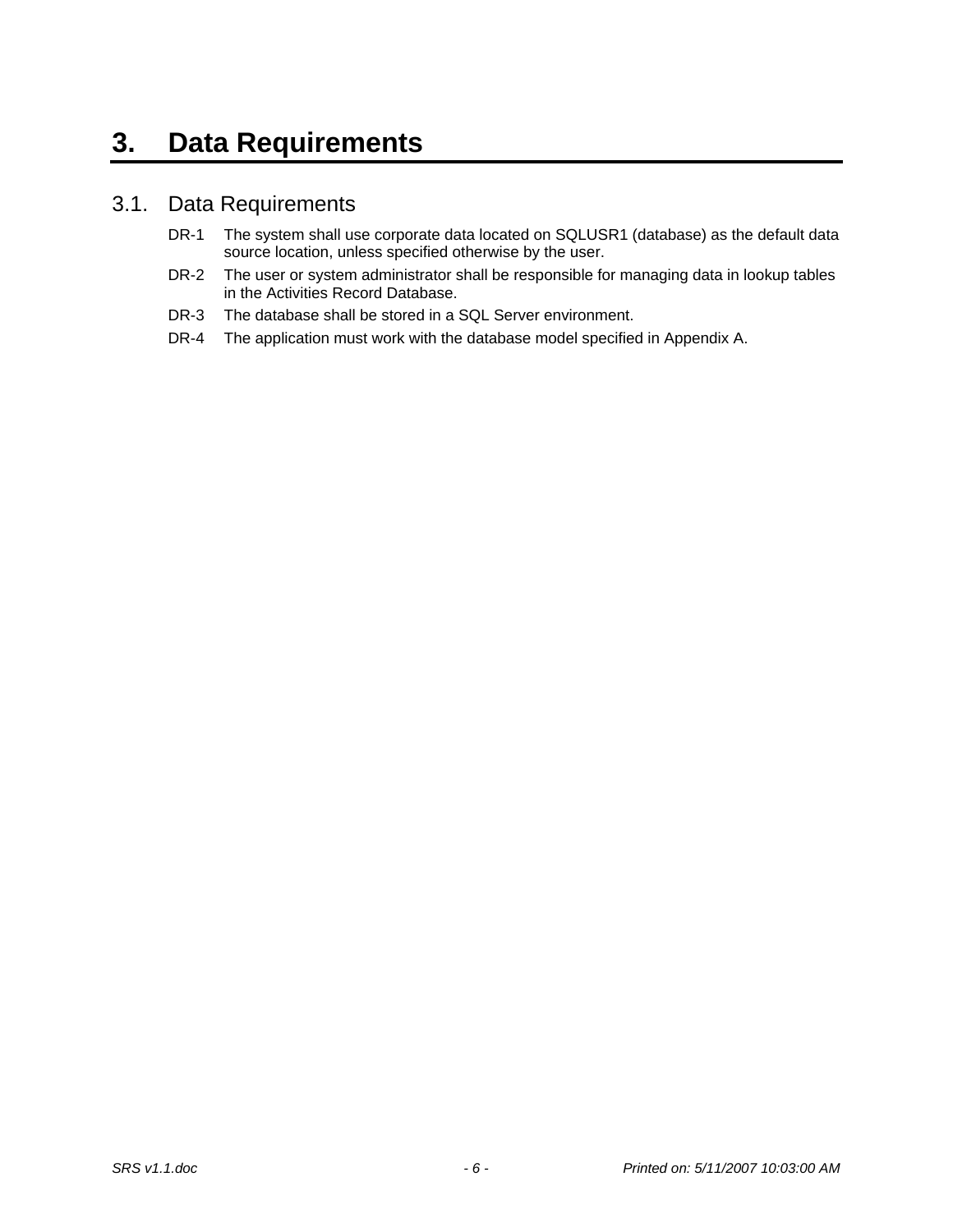# **4. Functional Requirements**

The features listed below describe the functional requirements for the Activities Management Application, Release 1.0. The priority of each feature is identified as either Mandatory or Highly Desired. Highly Desired requirements will be implemented only if they are deemed feasible in the design phase and fit within the project time and cost constraints. As an aid to understand the system functionalities, please consult the WDFW Activities Data Model Description in *Appendix C.*

# 4.1. Create Activity Features

#### **4.1.1. Description and Priority**

This section describes the processes involved with the creation of new activity feature classes in the Activities Management Tool. Users will choose the Activity Event Type, the Activity, and related activity types and features. (Mandatory)

#### **4.1.2. Stimulus/Response Sequences**

| Stimulus:<br>Response: | User clicks on button to launch the Activity Feature Management Tool.<br>The system will load a window form for data entry. The form will auto fill<br>dropdown tools with data stored in application lookup tables.                                      |
|------------------------|-----------------------------------------------------------------------------------------------------------------------------------------------------------------------------------------------------------------------------------------------------------|
| Stimulus:<br>Response: | User initiates the application for the first time.<br>The system will prompt the user to set the default values for confidence and<br>methods sources.                                                                                                    |
| Stimulus:<br>Response: | User uses query tools to navigate to a location on the map.<br>The system will navigate the user to the selected feature location.                                                                                                                        |
| Stimulus:<br>Response: | User chooses the activity edit type (tabular or spatial) prior to editing.<br>The system will set the edit environment based upon the type of activity edit.                                                                                              |
| Stimulus:<br>Response: | When a spatial edit is selected, the user digitizes the new activity from scratch<br>or copies a feature from an existing layer. (See requirements)<br>System creates a new activity feature and prompts the user if he/she wants to<br>digitize another. |
| Stimulus:<br>Response: | When a tabular edit is selected, the user creates an activity record without<br>creating spatial data.<br>The system will create and track the pending activity record in the database.                                                                   |
| Stimulus:<br>Response: | User chooses Event Type and creates a new activity record.<br>The system creates a new activity record based on the activity event type, sets<br>the default values in the form.                                                                          |
| Stimulus:<br>Response: | User enters data in the form using text boxes and dropdown boxes.<br>The system will require the confidence source to be set when entering data.                                                                                                          |
| Stimulus:<br>Response: | The user adds occurrence data connected with an activity.<br>The tool will record and manage occurrence record connected to the activity<br>record.                                                                                                       |
| Stimulus:<br>Response: | The user creates an activity record prior to creating spatial data.<br>The tool will create a new activity record without linked spatial data.                                                                                                            |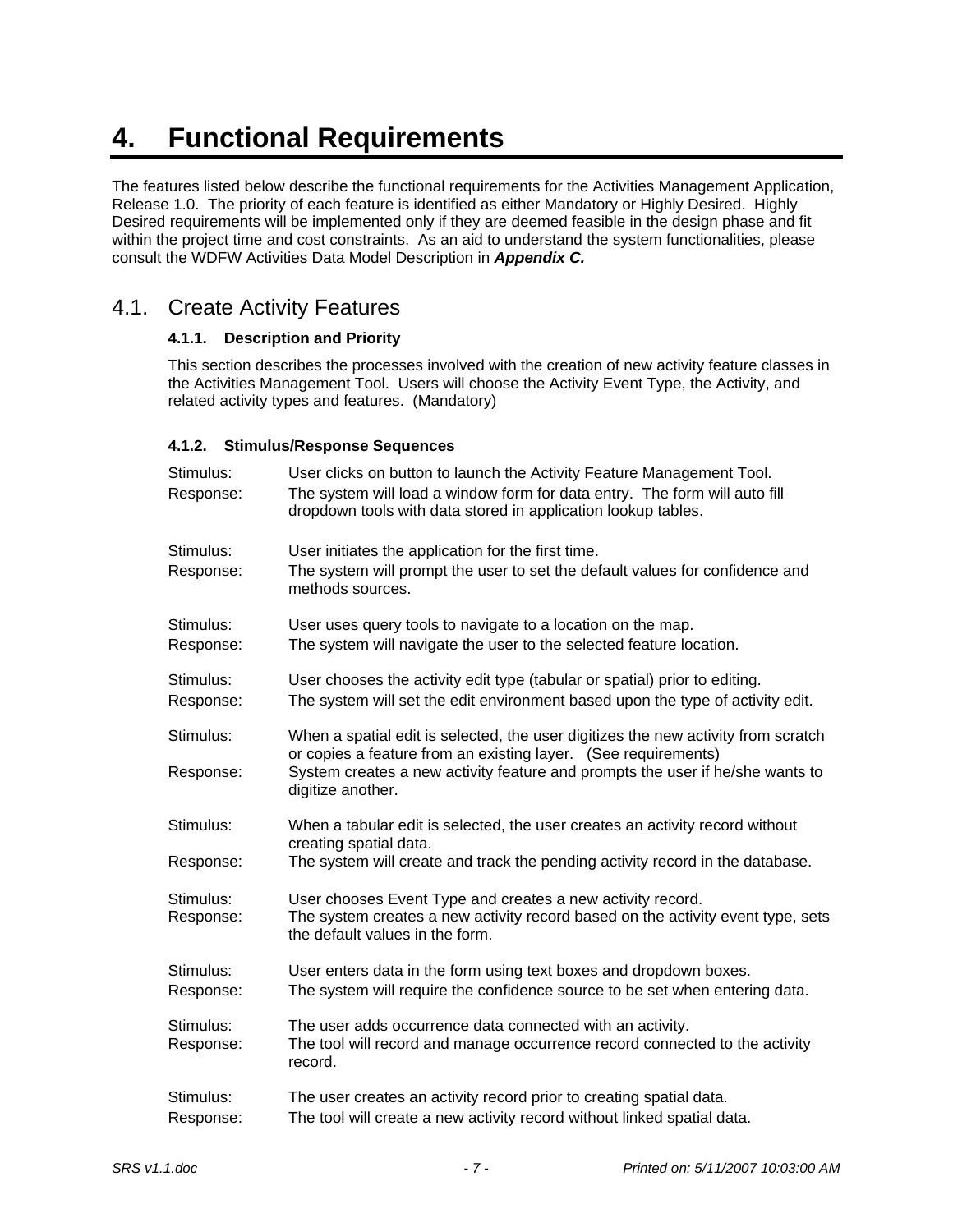| Stimulus:              | The user selects a spatial feature and then links existing spatial data to an<br>activity record.                                                                                                                                                       |
|------------------------|---------------------------------------------------------------------------------------------------------------------------------------------------------------------------------------------------------------------------------------------------------|
| Response:              | The tool will set the Activity Record Id in the selected spatial feature to the<br>Activity Record Id creating a linked relationship.                                                                                                                   |
| Stimulus:<br>Response: | The user unlinks selected spatial data to an activity record.<br>The tool will set the Activity Record Id in the selected feature to NULL to unlink<br>the spatial record with the activity record.                                                     |
| Stimulus:              | User defines activity (ies) that are associated with the current editable activity<br>record.                                                                                                                                                           |
| Response:              | The system will store the list of activity (ies) associated with the activity feature<br>in a database table. All currently selected features are unselected.                                                                                           |
| Stimulus:              | The user optionally creates records for associated activities (if not completed<br>already)                                                                                                                                                             |
| Response:              | The system saves the current editable record and starts a new edit session for<br>the new activity. For those associated activities that records are not created<br>are displayed on the "To Do" list.                                                  |
| Stimulus:              | The user associates activities that are recorded to the current editable Activity<br>Record.                                                                                                                                                            |
| Response:              | The tool will record the association of a activity records with the selected<br>features on the map. In the case of coincidental features in a selection, the<br>user will be required to use existing tools in ArcGIS to deselect unwanted<br>records. |
| Stimulus:<br>Response: | The user unassociates activity records assign to an activity.<br>The tool will unassociate selected spatial activity records by archiving the<br>spatial activity association records in the database.                                                  |
| Stimulus:<br>Response: | User edits the confidence source of the activity record.<br>The tool overrides the default value in the current record.                                                                                                                                 |
| Stimulus:              | User selects the option to duplicate the spatial feature and/or attributes of the                                                                                                                                                                       |
| Response:              | activity record for the next new feature.<br>The system will create a new feature by duplicating spatial features and/or<br>duplicate attribute records.                                                                                                |
| Stimulus:<br>Response: | User chooses which fields (attributes) to be propagated into a new record.<br>The system will propagate the selected field attribute values to the next record<br>created.                                                                              |
| Stimulus:<br>Response: | User clicks on the Edit Session close button.<br>The system will save all edits in the activity table, feature class, and related<br>tables.                                                                                                            |
| 11 2 I                 | Eunational Domiramente                                                                                                                                                                                                                                  |

#### **4.1.3. Functional Requirements**

| Create.Form           | The tool shall provide an easy to use form for the attribution of<br>an activity feature. This form should be used for querying<br>(section 4.3) and editing (section 4.2) functionality as well. |
|-----------------------|---------------------------------------------------------------------------------------------------------------------------------------------------------------------------------------------------|
| Create.Type.Selection | The tool shall allow the selection of Activity Event Type.                                                                                                                                        |
| Create.Data.Type      | The tool shall allow the creation of point, line, or polygon<br>features.                                                                                                                         |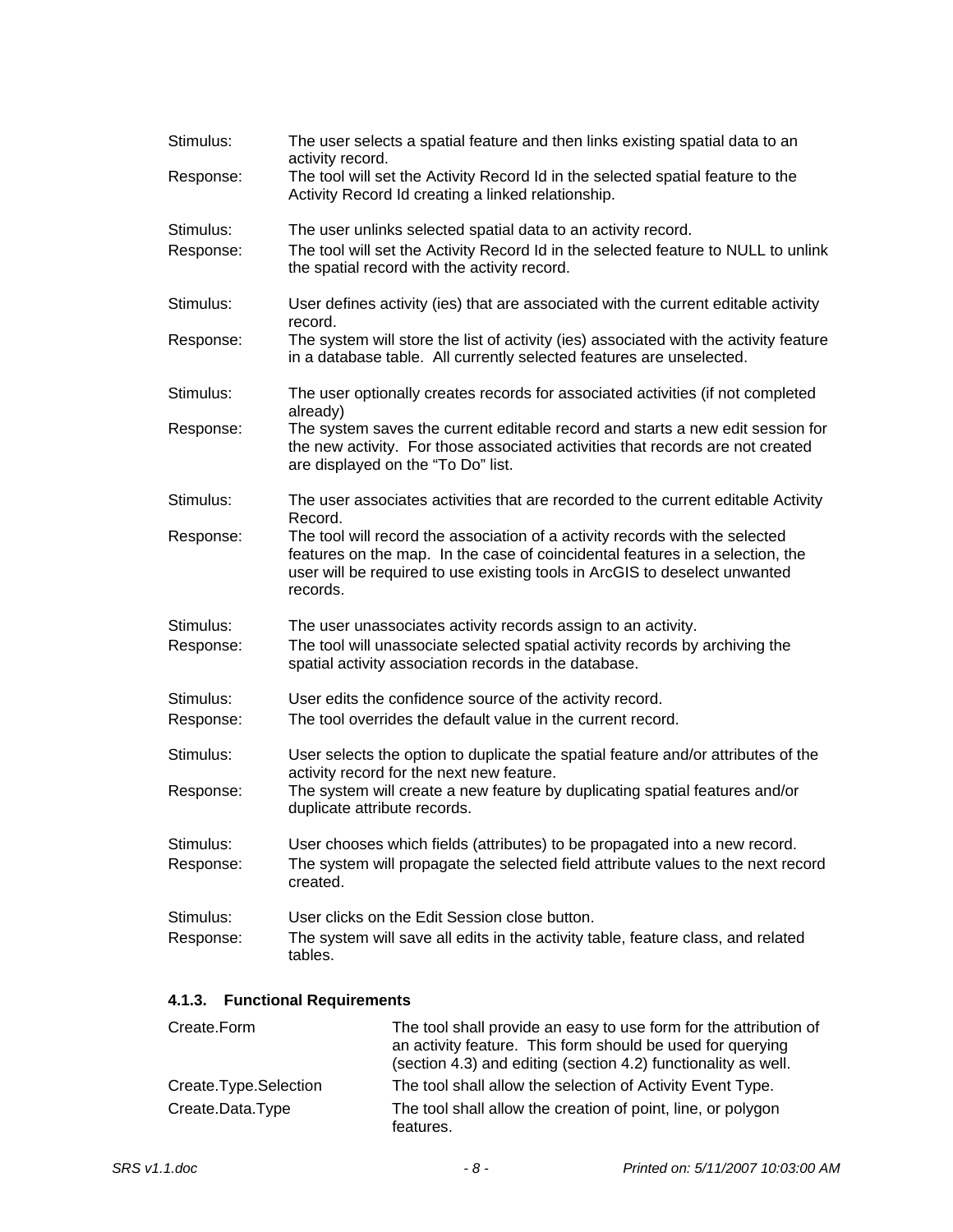| Create.Data.Multipart        | The user shall not be allowed to create multi-part feature<br>classes, only discreet features.                                                                                              |
|------------------------------|---------------------------------------------------------------------------------------------------------------------------------------------------------------------------------------------|
| Create.Tools.Edit            | The tool shall use the existing editing tools provided by ArcGIS<br>Desktop.                                                                                                                |
| Create.Tools.Add             | The tool shall allow the user to create multiple feature types for<br>an activity record.                                                                                                   |
| Create.Tools.Copy            | The tool shall provide the functionality to import existing spatial<br>data features into the new activity feature.                                                                         |
| Create.Dates.Calendar        | The tool shall provide a calendar control for the selection of date<br>attribute information.                                                                                               |
| Create.Metrics.Selection     | The tool shall provide "smart" controls that only provide the<br>appropriate metric denominator based upon a type.                                                                          |
| Create.Feature.Duplicate     | The tool shall provide the ability to duplicate spatial and attribute<br>data from one feature/record to a new feature/record.                                                              |
| Create.Associations.Define   | The tool shall provide the user the ability to define the activity<br>features based upon the assigned activity associations.                                                               |
| Create.Associations.Assign   | The tool shall provide the user the ability to assign subordinate<br>activities (sub-activities) with the newly created feature.                                                            |
| Create.Associations.Unassign | The tool shall provide the user the ability to unassign subordinate<br>activity relationships                                                                                               |
| Create.Link.Assign           | The tool shall allow the user to assign multiple spatial features<br>with a single activity.                                                                                                |
| Create.Link.Unassign         | The tool shall allow the user to unassociate spatial activity<br>records that are associated with a single activity record.                                                                 |
| Create Occurences Assign     | The tool shall provide an interface for the user to assign<br>occurrence information.                                                                                                       |
| Create.Occurences.Frequency  | The tool shall automate the creation of multiple records when<br>dealing with frequency.                                                                                                    |
| Create.Confidence.Enable     | The tool shall require the confidence source (and if necessary<br>names) be assigned anytime beginning and end dates, number<br>of day, frequency and effort (e.g., lbs/acres) are entered. |
| Create.Dropdown.Values       | The tool shall automatically complete dropdown forms in the tool<br>with values stored in an application lookup tables.                                                                     |
| Create.Creation.Date         | The tool shall auto-populate the Creation Date field in the activity<br>feature class.                                                                                                      |
| Create.Creation.By           | The tool shall auto-populate the Create By field in the activity<br>feature class. The name should be retrieve from the system<br>user name.                                                |
| Create.Modification.Date     | The tool shall auto-populate the Modification Date field in the<br>activity feature class. This should be the same as the Creation<br>Date field value when a feature is created.           |
| Create.Modifcation.By        | The tool shall auto-populate the Modification By field in the<br>activity feature class. This should be the same as the Creation<br>By field value when a feature is created.               |
| Create.Confidence.Source     | The tool shall auto-populate and/or provide functionality for the<br>user to reference the confidence source for an activity record.                                                        |
| Create.Manage.Links          | The tool shall provide the user with the ability to identify records<br>that do not have spatial features linked to an activity record.                                                     |
| Create.Manage.Display        | The tool shall provide the user with the ability to visual see in the<br>map frame spatial features that do not have activity records<br>associated with them.                              |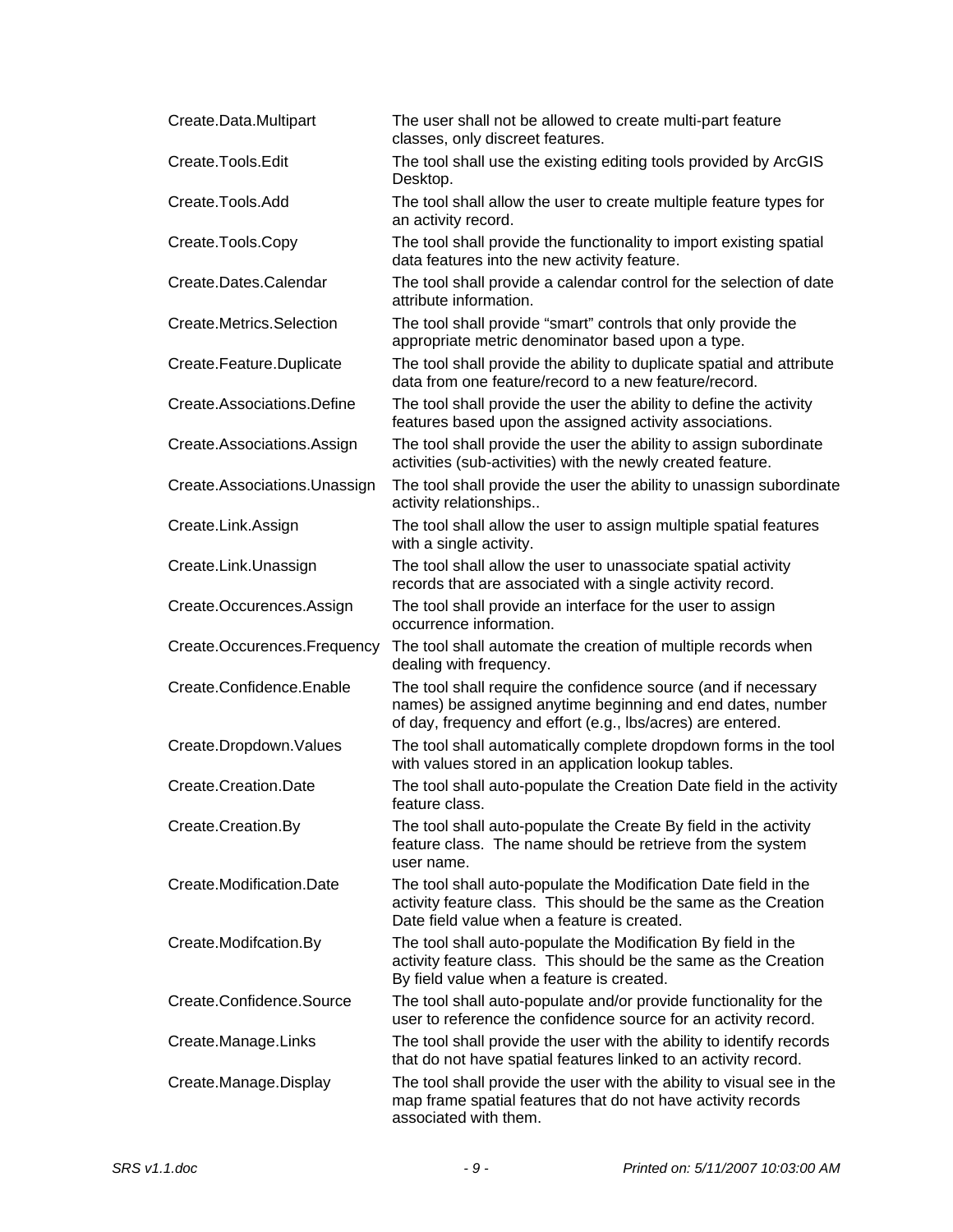| Create.Manage.Attributes      | The tool shall provide an easy to use interface (checkboxes) for<br>the user to select attributes to propagate to a new record. When<br>a new record is created with this option, the application will auto-<br>fill the edit form. The application will only store this propagated<br>information for the next record created. |
|-------------------------------|---------------------------------------------------------------------------------------------------------------------------------------------------------------------------------------------------------------------------------------------------------------------------------------------------------------------------------|
| Create.Requirement.Attributes | The tool shall only allow the user to save and complete an<br>activity record if all the "Required" attributes are completed.                                                                                                                                                                                                   |

# 4.2. Edit Activity Features

#### **4.2.1. Description and Priority**

This section describes the editing of Activity features in the Activities Management Tool. Edit functionality found in the Create Activity features (Section 4.1) will also be available in an edit mode. (Mandatory)

#### **4.2.2. Stimulus/Response Sequences**

| Stimulus:<br>Response: | The user selects the tabular Activity feature to edit.<br>The tool shall set the edit environment to the appropriate Activity tabular<br>record, display the form with the current record information. In the event when<br>more than one feature or record is selected, the form must provide a<br>mechanism to navigate between records. |
|------------------------|--------------------------------------------------------------------------------------------------------------------------------------------------------------------------------------------------------------------------------------------------------------------------------------------------------------------------------------------|
| Stimulus:<br>Response: | The user selects a spatial Activity Feature to edit.<br>The tool should set the edit feature to the selected spatial Activity Feature.                                                                                                                                                                                                     |
| Stimulus:<br>Response: | The user uses a standardized form to edit feature attribution.<br>The tool should allow the editing of a selected activity feature attribute data in<br>a standard form.                                                                                                                                                                   |
| Stimulus:<br>Response: | The user uses spatial tools to modify the spatial features of the activity record.<br>The tool should activate the ArcGIS Editing tools for the user.                                                                                                                                                                                      |
| Stimulus:<br>Response: | The user queries for the Activity Feature to edit.<br>The tool should provide tools for querying activity data and navigate to that<br>query result. (See section 4.3)                                                                                                                                                                     |

#### **4.2.3. Functional Requirements**

| Edit.Functionality.Other | The tool shall provide the same functionality found in the create<br>feature functionality. (Section 4.1)                   |
|--------------------------|-----------------------------------------------------------------------------------------------------------------------------|
| Edit.Form.Functionality  | The tool shall allow the user to perform edits in the same form as<br>adding and querying data.                             |
| Edit.Select.Spatially    | The system shall provide the user with the ability to select<br>activity features through a spatial enabled user interface. |
| Edit.Select.Attribute    | The tool shall provide the user with a method to select an activity<br>feature based upon its attribute values.             |
| Edit.Modification.Date   | The tool shall auto-populate the Modification Date field in the<br>activity feature class.                                  |
| Edit.Modifcation.By      | The tool shall auto-populate the Modification By field in the<br>activity feature class.                                    |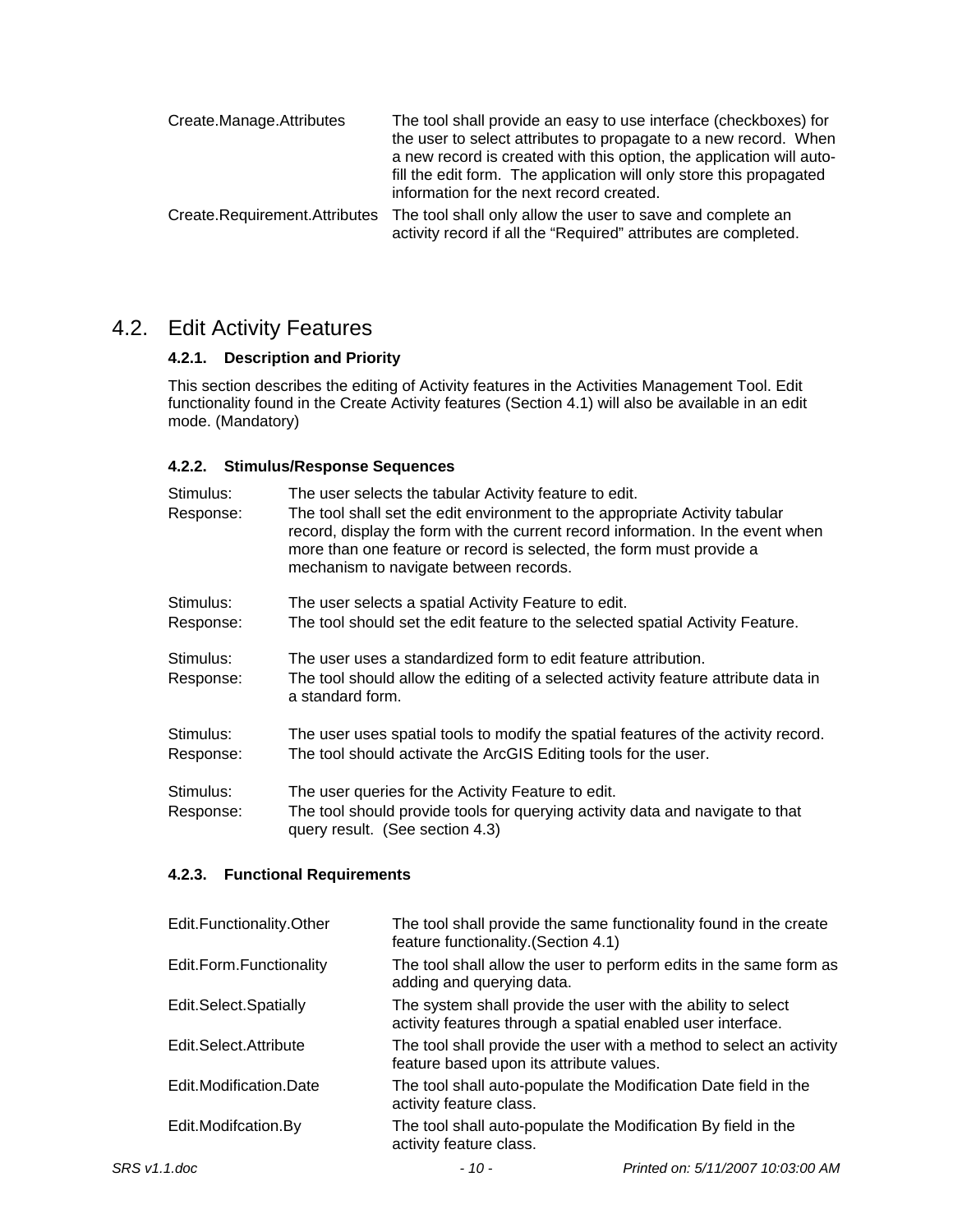# 4.3. Query Activity Features

### **4.3.1. Description and Priority**

This section describes the query functionality required by the Activities Management Tool. (Mandatory)

#### **4.3.2. Stimulus/Response Sequences**

| Stimulus:<br>Response: | The user selects values in the edit form.<br>The system will automatically filter the activity feature database with values<br>selected by the user. |
|------------------------|------------------------------------------------------------------------------------------------------------------------------------------------------|
| Stimulus:              | The user uses the location query tool to query data.                                                                                                 |
| Response:              | The system will automatically filter the activity form with the selected features.                                                                   |
| Stimulus:              | The user may use the ArcGIS attribute query tool to query data.                                                                                      |
| Response:              | The system will automatically filter the activity form with the selected features.                                                                   |
| Stimulus:              | The user uses the ArcGIS spatial selection tool to query data.                                                                                       |
| Response:              | The system will automatically filter the activity form with the selected features.                                                                   |
| Stimulus:              | The user selects more than one feature or activity record.                                                                                           |
| Response:              | The tool should provide basic VCR style record navigation. (See section 4.3)                                                                         |

### **4.3.3. Functional Requirements**

| Query.Form.Functionality  | The tool shall allow the user to perform edits in the same form as<br>adding and querying data.                                                          |
|---------------------------|----------------------------------------------------------------------------------------------------------------------------------------------------------|
| Query.Controls.Query      | The tool shall perform a query of the activity data when a user<br>selects a value from a dropdown list and when a user enters a<br>value in a text box. |
| Query.Controls.Navigation | The tool shall provide controls that provide the easy navigation of<br>a selected set of records.                                                        |
| Query.Controls.Feature    | The tool shall zoom to and highlight the current activity record<br>displayed in the query/edit form if linked to spatial data.                          |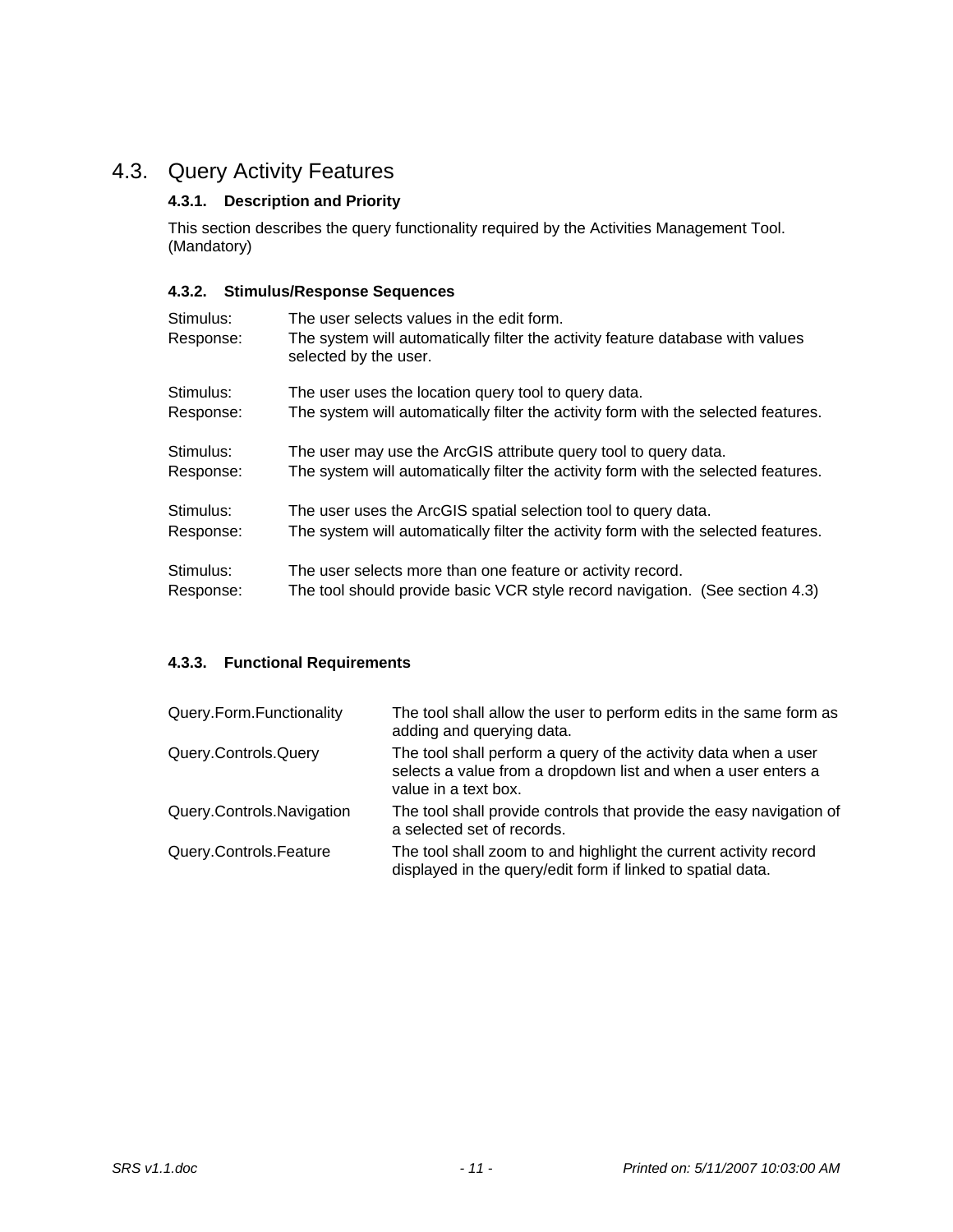# 4.4. Delete/Archive Activity Features

#### **4.4.1. Description and Priority**

This section describes the deletion/archiving processes involved with the Activities Management Tool. For budget purposes, the tool will only provide archiving functionality. (Mandatory)

#### **4.4.2. Stimulus/Response Sequences**

| Stimulus: | The user clicks on a button to delete a record.                                                                                                                                                                                                           |
|-----------|-----------------------------------------------------------------------------------------------------------------------------------------------------------------------------------------------------------------------------------------------------------|
| Response: | The system shall set the archive flag for the Activity record, archives the<br>associations, and archives the linked spatial features. The result will be to<br>prevent the record/feature from drawing or be captured by spatial and tabular<br>queries. |

Stimulus: The user deletes spatial feature during an edit session. Response: The system will set the archive flag for the spatial feature. The result will be to prevent the feature from drawing or be captured by spatial and tabular queries.

#### **4.4.3. Functional Requirements**

| Delete.Feature.Archive    | The tool shall change the archive field in the Activity Feature and<br>other associated table records to TRUE.   |
|---------------------------|------------------------------------------------------------------------------------------------------------------|
| Delete.Feature.Definition | All Feature Layers shall have a Definition Query setup with the<br>Archive set to FALSE.                         |
| Delete.Feature.Unarchive  | The tool shall allow the unarchiving of activity records that meet<br>a specified criteria (i.e. not a mistake). |

### 4.5. Navigation Features

#### **4.5.1. Description and Priority**

This section describes the navigation features provided with the Activity Management Tool. Mandatory)

#### **4.5.2. Stimulus/Response Sequences**

| Stimulus: | The user navigates the map with spatial navigation tools.                     |
|-----------|-------------------------------------------------------------------------------|
| Response: | The system will provide basic zoom and pan navigation.                        |
| Stimulus: | The user navigates to features through the Attribute Form.                    |
| Response: | The system will query and navigate to the queried feature. (See section 4.3). |

#### 4.5.3 Functional Requirements

| Navigate.Map.Tools | The tool shall provide access to basic navigation tools found in<br>ArcGIS.                                     |
|--------------------|-----------------------------------------------------------------------------------------------------------------|
| Navigate.Map.Query | The tool shall provide map navigation to select spatial features<br>when a query is performed in the edit form. |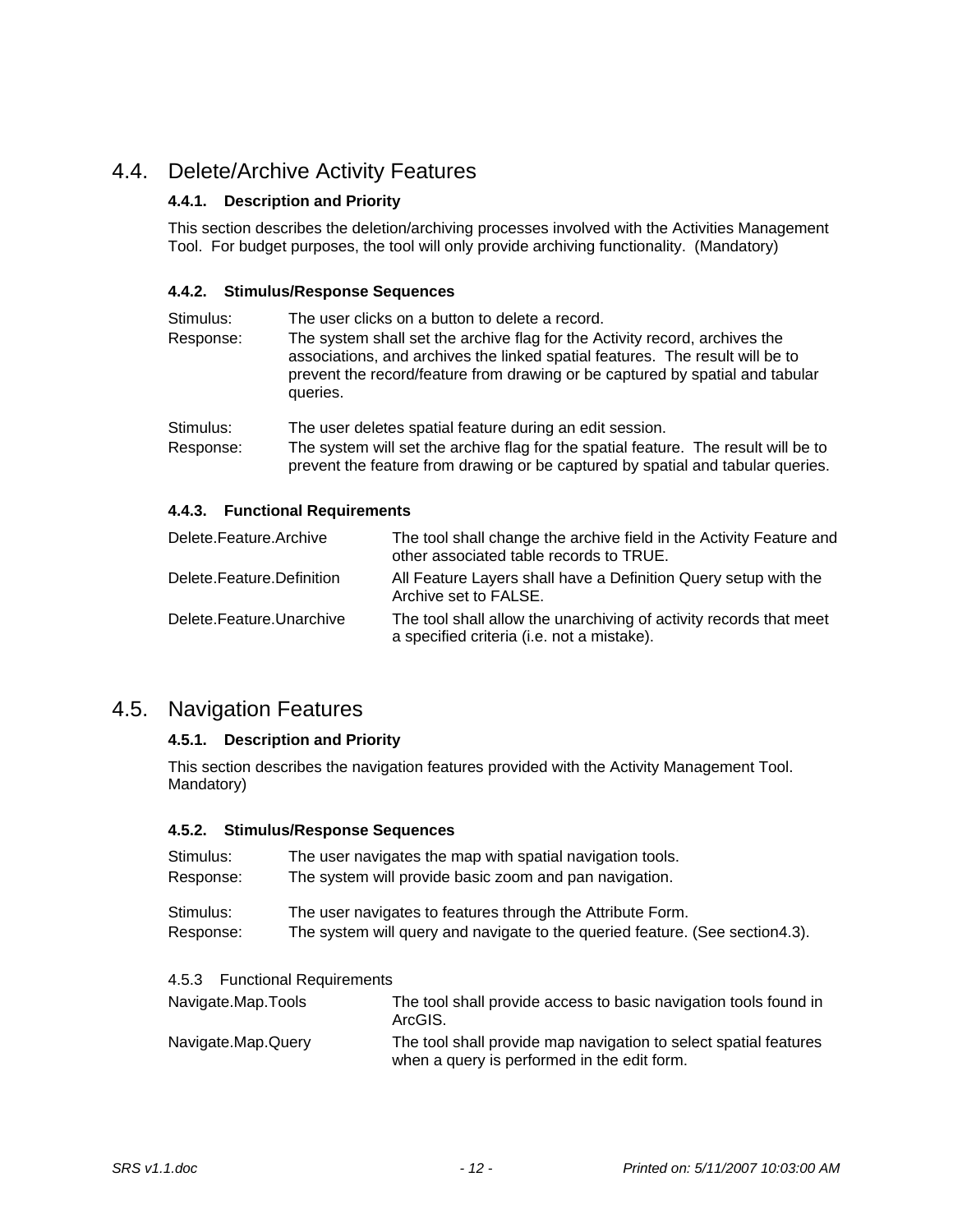# 4.6. Disconnect Activity Geodatabase

#### **4.6.1. Description and Priority**

This section describes the functionality of creating a "disconnected" Activity Geodatabase for field use. The tool should provide a disconnected Geodatabase, application specific database tables, and ArcGIS Map Document. (Mandatory)

#### **4.6.2. Stimulus/Response Sequences**

| Stimulus:<br>Response: | User clicks on button to create a disconnected database.<br>The system will prompt the user for the file directory location of the exported<br>database.                                                                 |
|------------------------|--------------------------------------------------------------------------------------------------------------------------------------------------------------------------------------------------------------------------|
| Stimulus:<br>Response: | User provides a name for the exported project.<br>The system will create a folder in the selected file directory with the name<br>specified by the user.                                                                 |
| Stimulus:<br>Response: | User selects the location and clicks ok.<br>The system will run processes that will generate a disconnected environment<br>of the Activity Management tool based on the visual extent of the map<br>displayed in ArcGIS. |

#### **4.6.3. Functional Requirements**

| Disconnect.Location.Directory | The tool shall prompt the user for the output directory.                                                                                                                                                                                  |
|-------------------------------|-------------------------------------------------------------------------------------------------------------------------------------------------------------------------------------------------------------------------------------------|
| Disconnect Location Folders   | The tool shall create a new folder in the output directory. The<br>directory will have the name specified by the user as well as a<br>date stamp. (ex. MYPROJECT_041007)                                                                  |
| Disconnect.Data.Geodatabase   | The tool shall create a copy of the Geodatabase data in a<br>personal Geodatabase in the output folder location.                                                                                                                          |
| Disconnect.Data.OtherTables   | The tool shall copy the primary and lookup tables in the activities<br>database to the disconnected database.                                                                                                                             |
| Disconnect.Data.BaseData      | The tools will not clip or select out base data provided in the<br>ArcGIS Map Document that is not part of the Activities Database.<br>The user will be responsible for acquiring and copying base GIS<br>data to the field work machine. |
| Disconnect.Data.Imagery       | The user shall be responsible for acquiring and copying imagery<br>(aerial photos) to the project directory.                                                                                                                              |
| Disconnect.Map.Document       | The tool shall make a copy of the ArcGIS Map Document to the<br>folder.                                                                                                                                                                   |
| Disconnect.Map.Connections    | The user shall reconnect map layers to the appropriate location<br>of the disconnected data.                                                                                                                                              |
| Disconnect.Date.CheckedOut    | The tool shall track the checkout date when the database ha<br>been disconnected.                                                                                                                                                         |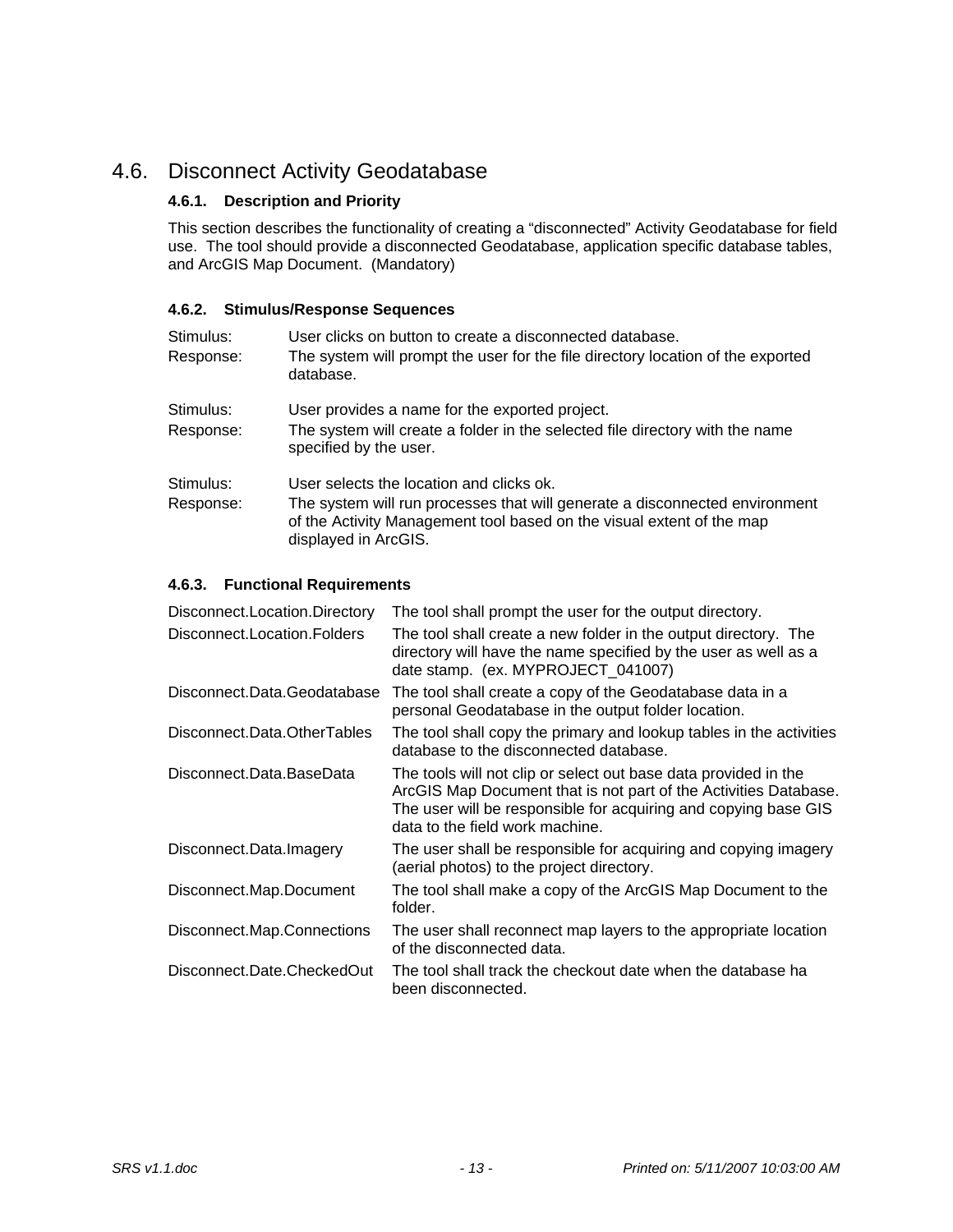# 4.7. Reconnect Activity Geodatabase

### **4.7.1. Description and Priority**

This section describes the import process of data collected in a disconnected environment. (Mandatory)

#### **4.7.2. Stimulus/Response Sequences**

| Stimulus: | User clicks on button to reconnect the disconnected database to the enterprise<br><b>Activity Database.</b>                                                                          |
|-----------|--------------------------------------------------------------------------------------------------------------------------------------------------------------------------------------|
| Response: | The system will prompt the user for the location of the disconnect project.                                                                                                          |
| Stimulus: | User selects the disconnected project directory.                                                                                                                                     |
| Response: | The system will start the import process and prompt the user when complete.                                                                                                          |
| Stimulus: | When the system detects identical record ids with different modification dates<br>in spatial and/or tabular records, the user will be prompted to reconcile the<br>modified records. |
| Response: | The system will post the selected data by the user to the enterprise database.                                                                                                       |

#### **4.7.3. Functional Requirements**

| Reconnect.Folder.Location | The tool should prompt the user for the location of the disconnect<br>database.                                                                        |
|---------------------------|--------------------------------------------------------------------------------------------------------------------------------------------------------|
| Reconnect.Data.Import     | The tool shall import any record that has been modified in the<br>disconnected database.                                                               |
| Reconnect.Data.Reconcile  | The tool shall prompt the user when a record id in the<br>disconnected database and enterprise database has been<br>modified.                          |
| Reconnect.Data.Ids        | The tool should reconcile the IDs stored in the disconnected<br>database with the IDs in the enterprise database.                                      |
| Reconnect.Data.Tables     | The tool will reconcile all table data from the disconnected<br>database. This includes lookup and relationship tables.                                |
| Reconnect.Data.Obselete   | The tool will reconcile data that has been flagged obsolete.                                                                                           |
| Reconnect.Data.Spatial    | The tool will import all modified spatial features into the<br>enterprise Geodatabase. Spatial data will be reconciled the<br>same as tabular records. |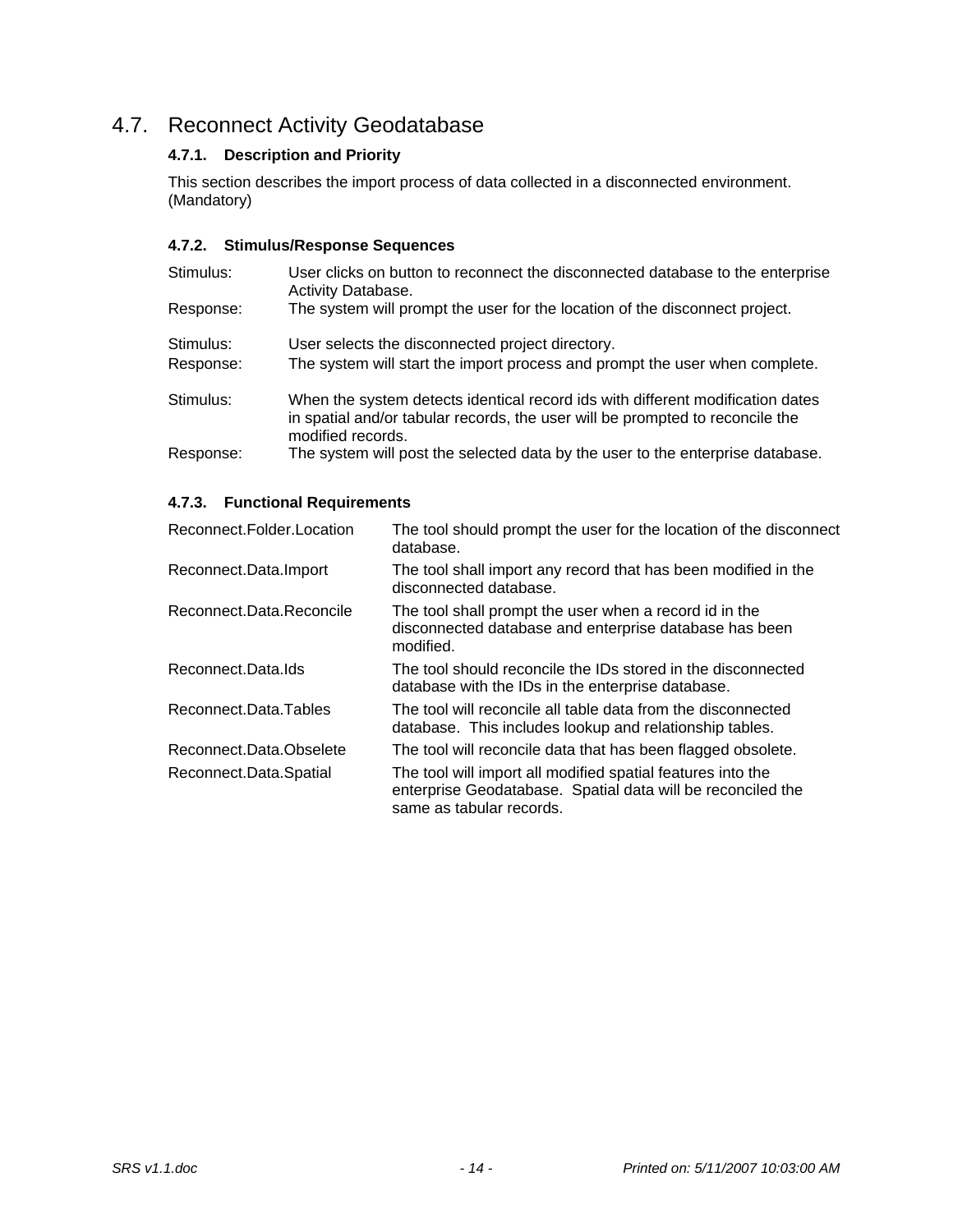# 4.8. Lookup Table Management

### **4.8.1. Description and Priority**

This section describes the management of lookup tables in the database. (Mandatory)

#### **4.8.2. Stimulus/Response Sequences**

| Stimulus:              | The user clicks on the lookup management interface button.                                                                                                                           |
|------------------------|--------------------------------------------------------------------------------------------------------------------------------------------------------------------------------------|
| Response:              | The system will load a lookup table editing form.                                                                                                                                    |
| Stimulus:              | The user selects from a list the lookup table to modify.                                                                                                                             |
| Response:              | The system will load the appropriate lookup table into an edit form.                                                                                                                 |
| Stimulus:              | The user edits the lookup values in the form (Add/Modify).                                                                                                                           |
| Response:              | The system will modify the lookup table information.                                                                                                                                 |
| Stimulus:<br>Response: | The user attempts to obsolete a lookup value.<br>The system will query the database for instances of the lookup value in use. If<br>found, the obsolete request will not be allowed. |

### **4.8.3. Functional Requirements**

| Lookup.Form.Edit           | The tool shall provide a form for the editing of lookup table<br>records.                                                          |
|----------------------------|------------------------------------------------------------------------------------------------------------------------------------|
| Lookup.Record.Obselete     | The tool shall query the database for instances of the lookup<br>value in use. If found, the obsolete request will not be allowed. |
| Lookup.Modification.Config | The tool shall provide a configuration file which will control the<br>access of modification of lookup tables.                     |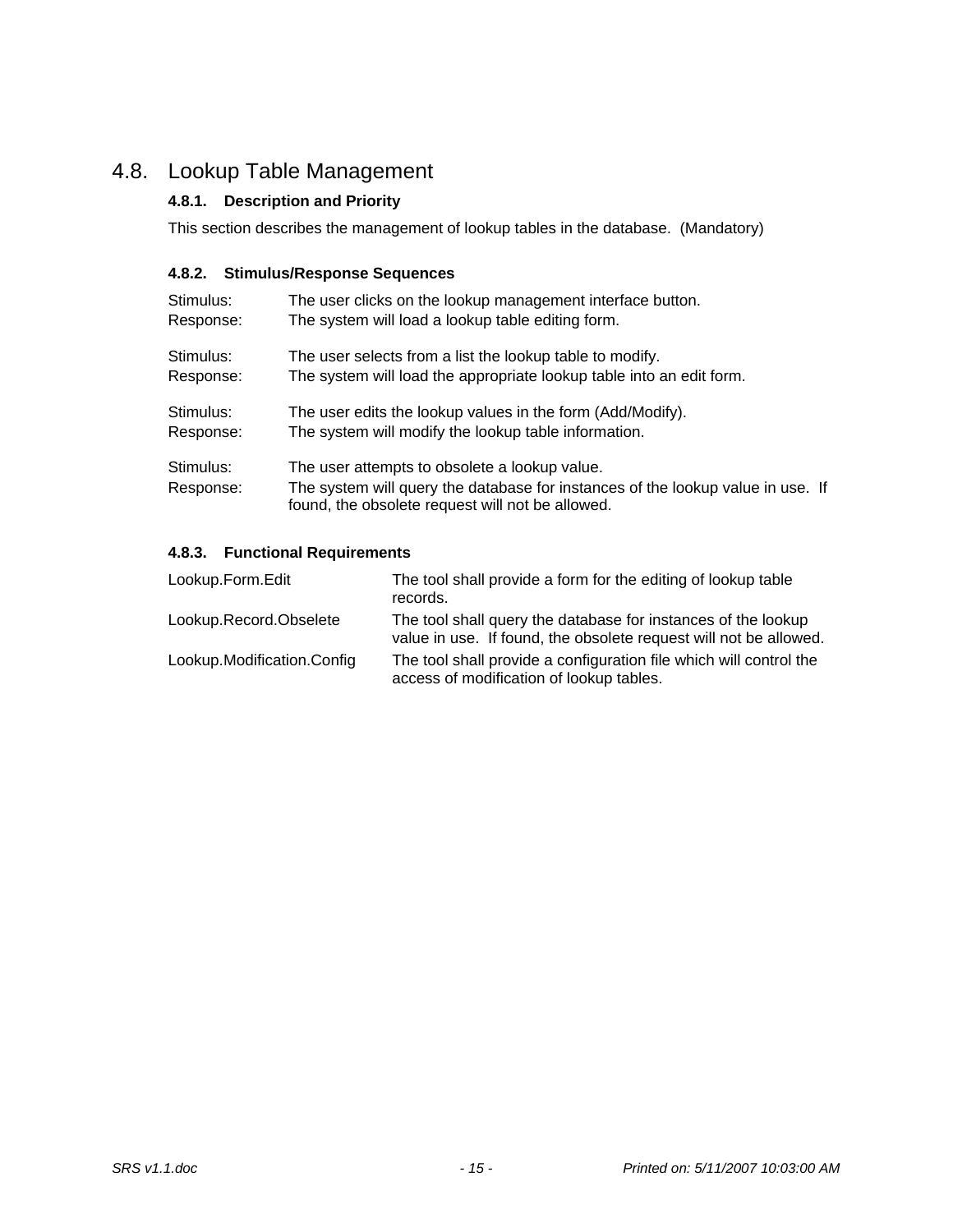# **5. Non-functional Requirements**

### 5.1. User Interfaces

- UI-1 The user interface design shall follow .NET Coding Standards and Windows User Interface Guidelines.
- UI-2 Basic Windows Functions and Standards.
- UI-3 The interface should be developed to work on a minimum screen resolution of 1280x1024.
- UI-4 The interface must interact with the ArcGIS desktop as a dockable window.

# 5.2. Performance Requirements

- PR-1 Must meet standard DFW application performance standards.
- PR-2 Must work within the operating parameters of ArcGIS.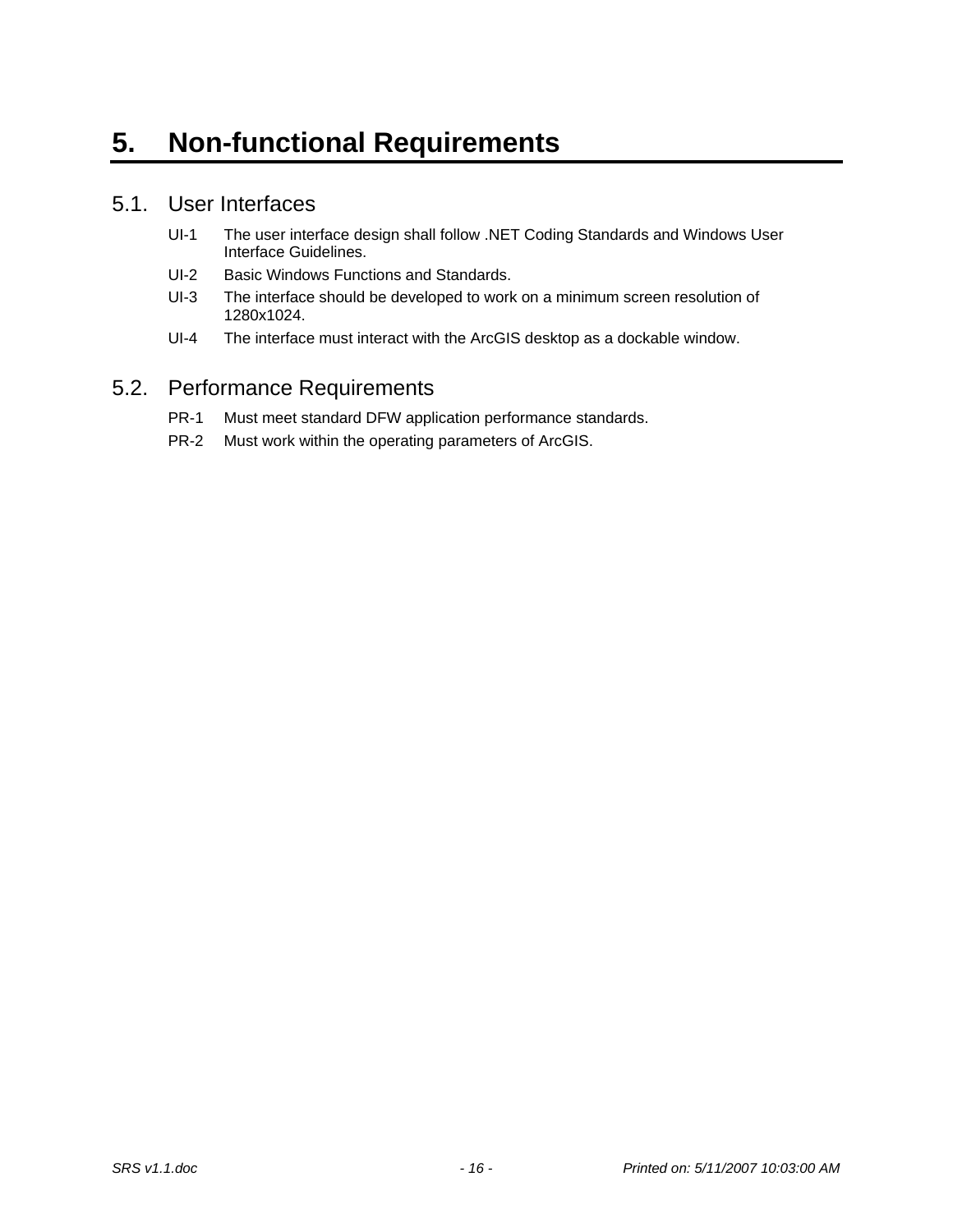The application will use the following Geodatabase Feature Classes and tables as per the following Physical Database model. Please refer to the Visio Document and Access Database provided with this document.



*SRS v1.1.doc - 17 - Printed on: 5/11/2007 10:03:00 AM*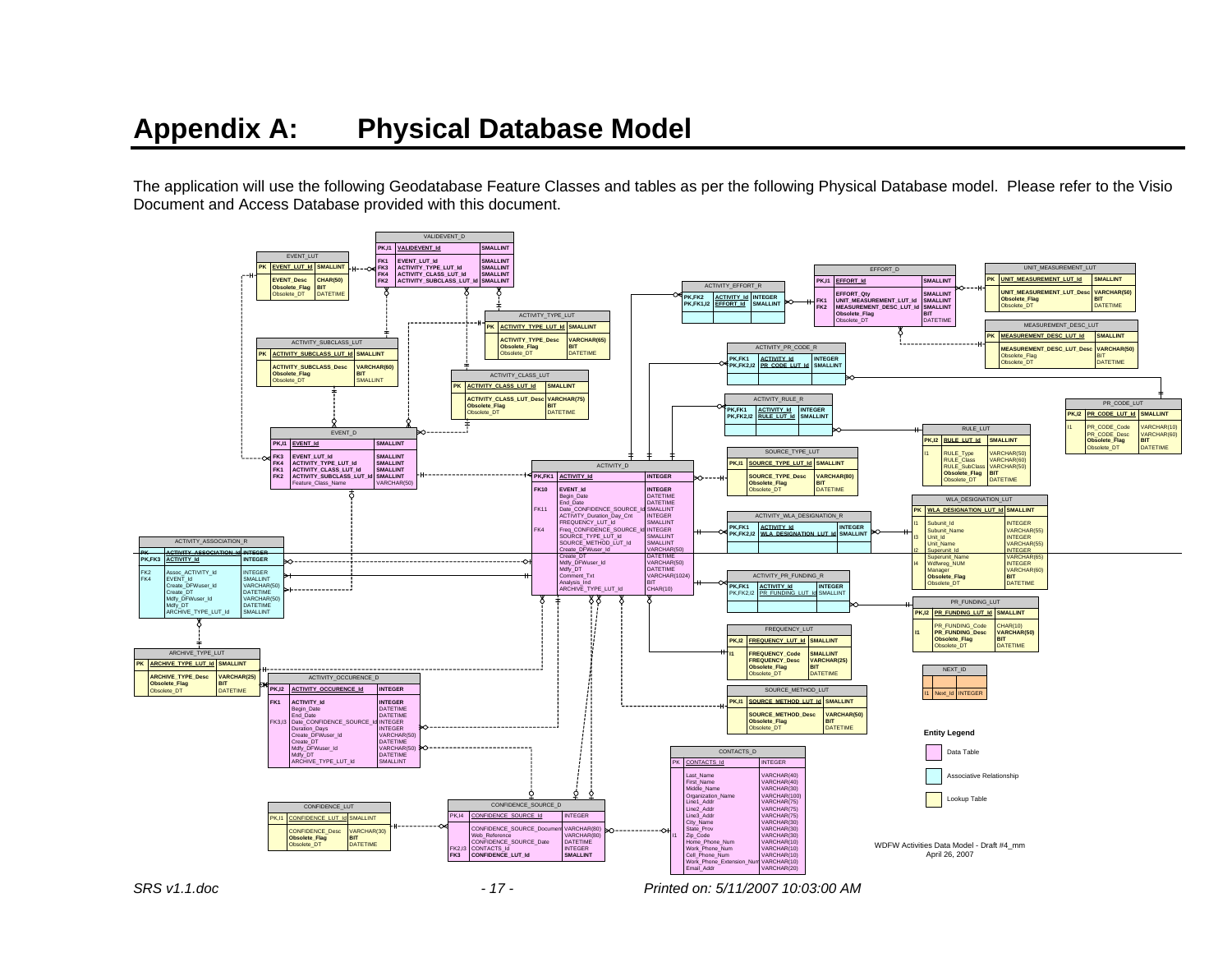# **Appendix B: Requirements Identifiers**

The following is a key to the codes that uniquely identify the requirements, except for the functional requirements in section 4 of the document.

- AD Assumptions and Dependencies
- CO Design and Implementation Constraint<br>DR Data Requirements
- DR Data Requirements<br>
UD User Documentation
- User Documentation
- OE Operating Environment
- PR Performance Requirement<br>QA Quality Attribute
- Quality Attribute
- UI User Interfaces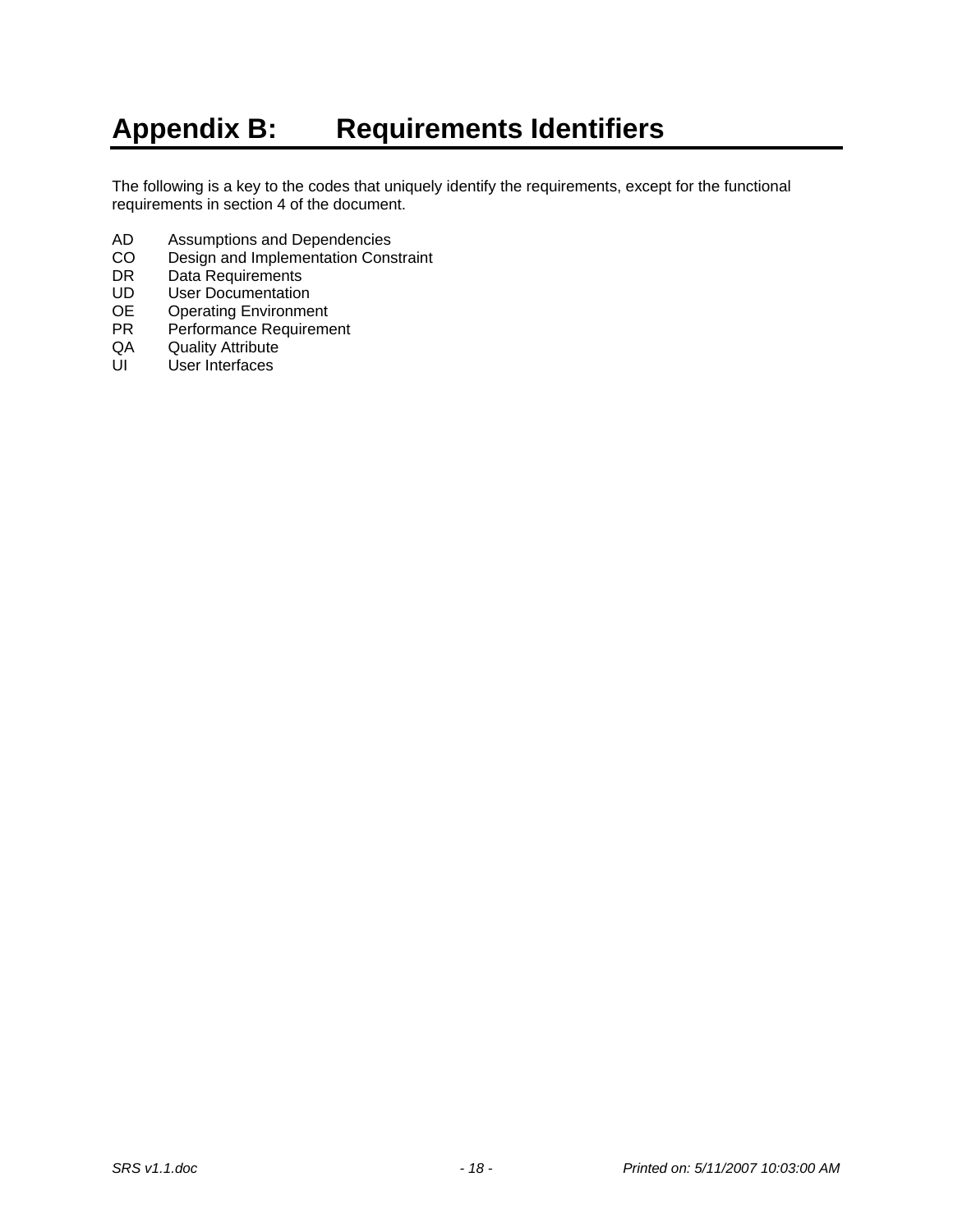# **Appendix C: Activities Data Model Description**

#### **Description of the WDFW Activities Data Model**

Many different types of activities occur on WDFW owned and managed lands. These activities can be classified as one of three broad types of activities: recreation, operation and maintenance, or enhancement and restoration. Each of the activities can be more specifically described as participating in a class of activities and a subclass of activities. Class and Subclass provide for a more detailed set of distinguishing characteristics.

Activities may optionally be identified as being subject to regulations or polices. This could include Washington Administrative Codes (WACs), Revised Code of Washington (RCW), WDFW Rules and Regulations, local government ordinances, and Federal Laws.

Activities can occur on either a regular or periodic basis, within a calendar year or across many years. The duration of an activity can be described by the number of days that each event of an activity occurs. The frequency of activity can be described by it annual reoccurrence. Activities can both occur individually or be associated with one or more other activities.

Information about activities will be collected from a variety of sources and will be based on a variety of data collection methods and procedures. Each may have higher or lower confidence associated with them.

Each confidence source may have some combination of the name of the source, document name, web reference, date, contact information and a source confidence designation of:

- A Legal Description
- **Empirical Data**
- **Expert Opinion**
- **Best Professional Judgement**
- Modeled Data

Each activity will be designated as occurring within a described WDFW administrative area. The designations will be hierarchical, going from Region to Complex; Complex to Wildlife Area; and Wildlife Area to Wildlife Area Unit. Some activity areas may not be currently assigned to the hierarchy and designated as being unassigned.

Each activity can be measured in terms of the intensity of effort that is applied. These metrics will be expressed in terms of the quantity, units, and measure. For instance 100 (quantity) pounds (unit) per acre (measure) or 10 (quantity) people (unit) per campsite (measure). An activity can have zero or more measured efforts. Metrics will only be collected at the Activity level. Individual occurrences of an activity will inherit the metrics of the parent activity. If it is important to apply a different level of effort, then a new activity will need to be created in order to capture a variance in the metrics. The system should support propagating existing core activity attributes into a new activity in order to minimize the need for new data entry when the only significant change is effort. A highly desired functional property of the application would be to allow the user to place checkboxes next to those fields that should be propagated into the new record.

Activities often are associated with other activities. Many activities can be associated with one activity and the one activity can be associated with one or more other activities. This results in a many-to-many relationship between activities. The system will need to support several workflows around the process of associating activities. This includes

- Creating activity records prior to creating spatial data
- Linking existing spatial data to an activity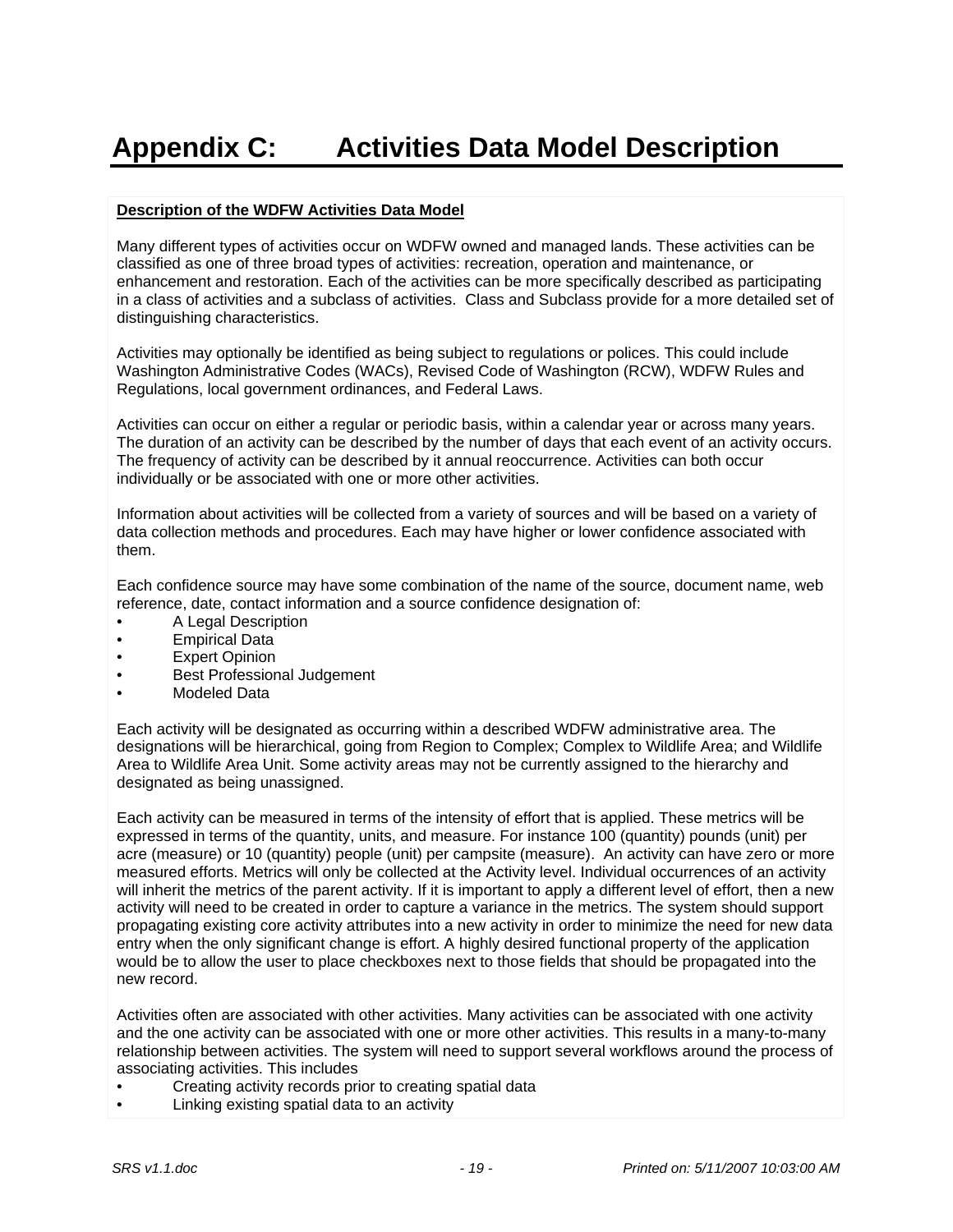- Un-linking spatial data to an activity
- Associating an activity to other activities
- Unassociating an activity from an activity

Each activity will be managed as both tabular data and spatial data. One requirement is that the system support creating tabular records for activities independent of the process of creating the spatial data that must be linked to the activities. This will allow for creating a placeholder for more specific information that will be collected during visits for satellite offices.

In order to reduce application development cost, a strategy has been identified for managing records that are no longer needed due to a change in information, methods, or mistakes. This application deals with both tabular and spatial data that is linked through an application assigned primary key, which is carried in both the tabular and spatial records. It would be costly to develop an application that manages deletions of both the tabular and spatial data. Not to mention that features could be deleted outside the application. Each record in the Activity, Activity Association, and Activity Occurrence tables will be attributed as being in some stage of archival state (e.g. Not Archived, Archived with Delete, Archived, etc). This level of attribution will support a better understanding on the reason for making a record inactive.

At beginning of a session (when application is first initiated) user will be prompted to set default options for confidence and methods sources.

Inventory sessions will occur in the field and be disconnected from the SQL database. The application and the tabular and spatial records will be "checked out" to the inventory biologist and used on a laptop. While data is "checked out" that particular data on the SQL database will be editable. When data is "checked in" the application will need to: 1) reconcile and update the SQL database with new additions to look up tables that may have occurred when disconnected, and 2) reconcile and update any new and/or modified activities records.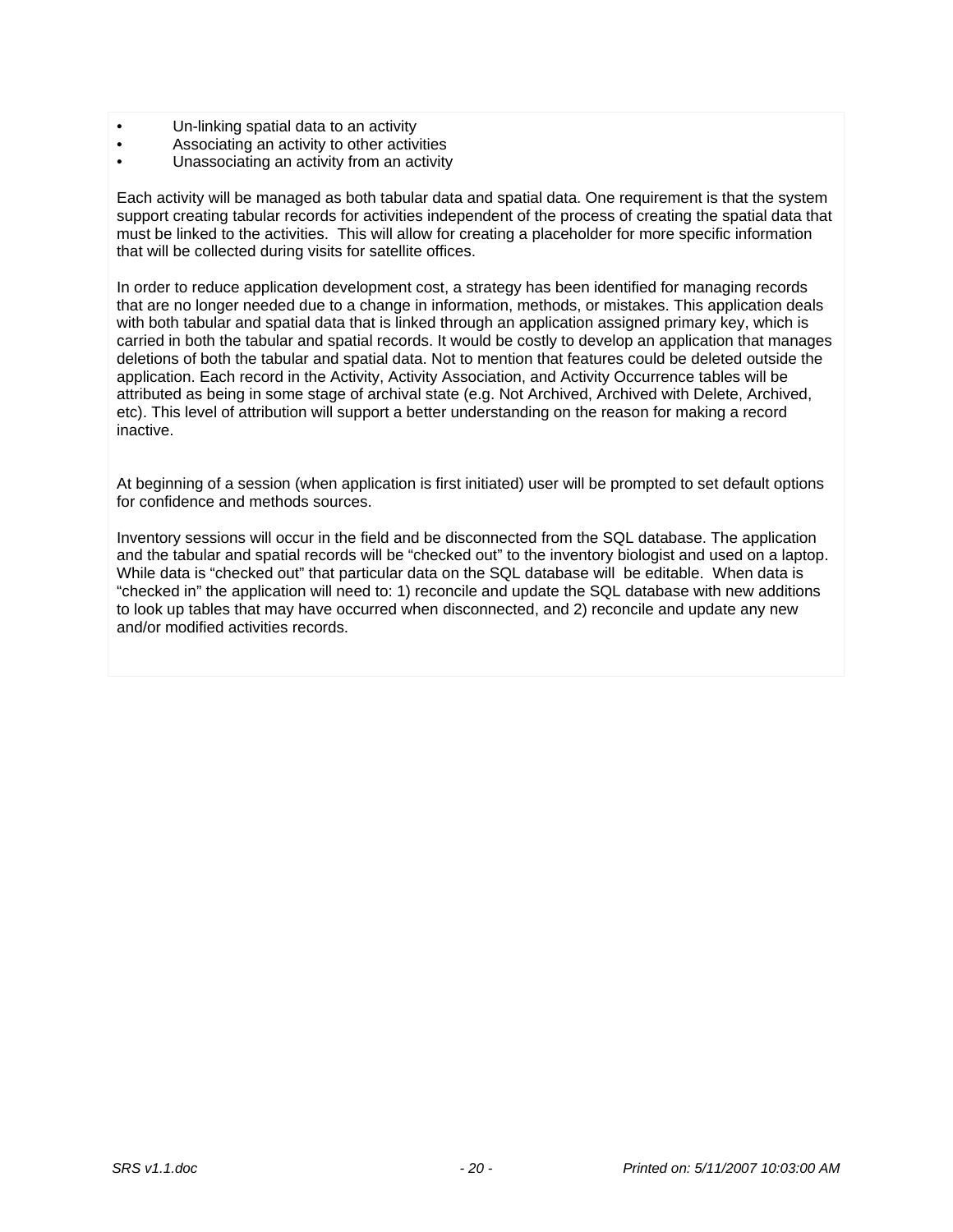# **Appendix D: Issues List**

| # | Description | Due Date   Assigned To |
|---|-------------|------------------------|
|   |             |                        |
|   |             |                        |
|   |             |                        |